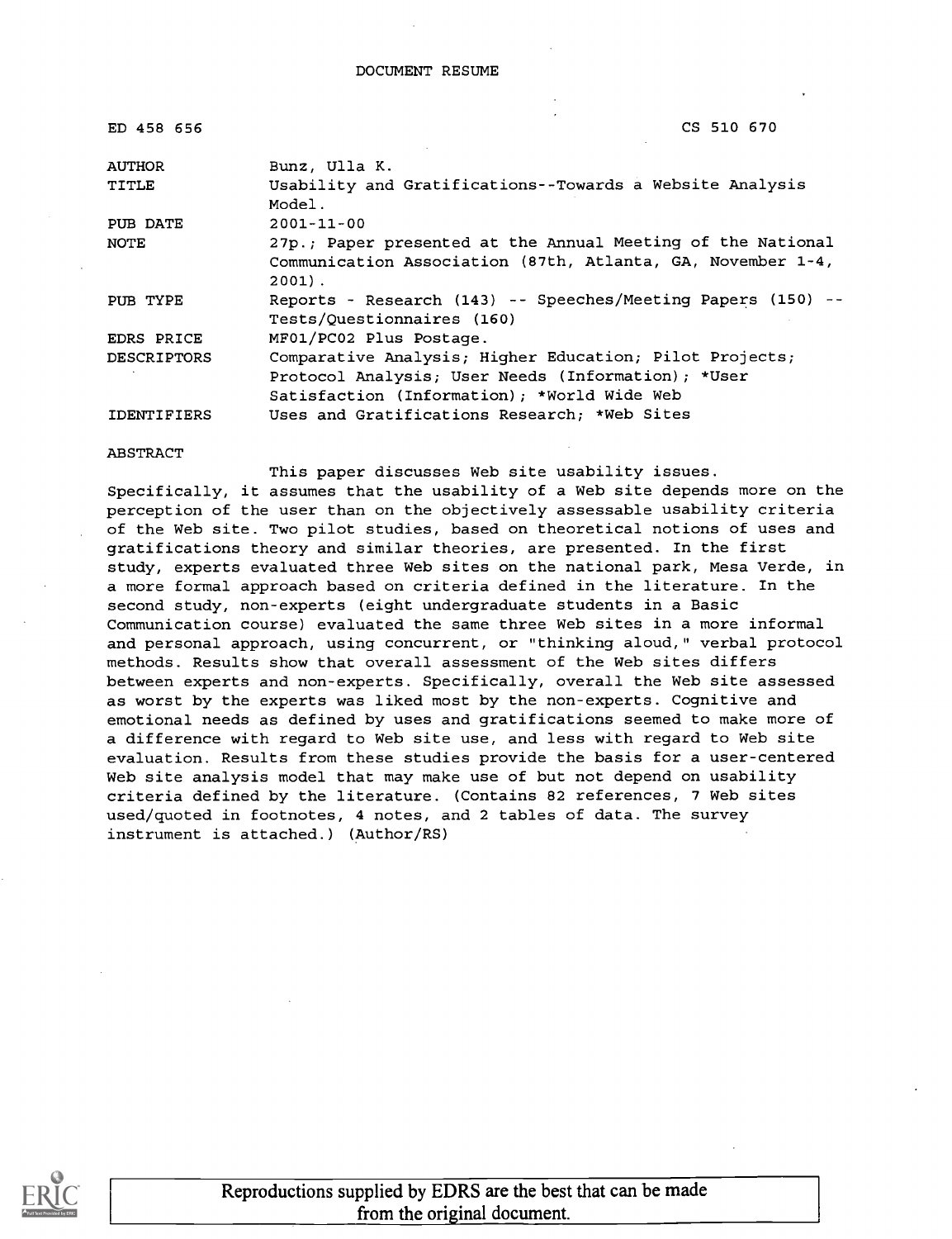# Usability and Gratifications Towards a Website Analysis Model

### Ulla K. Bunz University of Kansas

Presented at the 87<sup>th</sup> annual conference of the National Communication Association, Atlanta, GA, USA November, 2001

U.S. DEPARTMENT OF EDUCATION Office of Educational Research and Improvement EDUCATIONAL RESOURCES INFORMATION

CENTER (ERIC) 0 This document has been reproduced as received from the person or organization originating it.

0 Minor changes have been made to improve reproduction quality.

ED 458 656

Points of view or opinions stated in this document do not necessarily represent official OERI position or policy.

Contact: Ulla Bunz Communication Studies University of Kansas 1440 Jayhawk Blvd. Lawrence, KS 66045 Email: ulla@ku.edu

PERMISSION TO REPRODUCE AND DISSEMINATE THIS MATERIAL HAS BEEN GRANTED BY

U. W. Eunz

TO THE EDUCATIONAL RESOURCES INFORMATION CENTER (ERIC)

#### Abstract

This paper discusses website usability issues. Specifically, it assumes that the usability of a website depends more on the perception of the user than on the objectively assessable usability criteria of the website. Two pilot studies, based on theoretical notions of uses and gratifications theory and similar theories, are presented. In the first study, experts evaluated three websites on the national park Mesa Verde in a more formal approach based on criteria defined in the literature. In the second study, non-experts evaluated the same three websites in a more informal and personal approach, using concurrent, or "thinking aloud," verbal protocol methods. Results show that overall assessment of the websites differs between experts and non-experts. Specifically, overall the website assessed as worst by the experts was liked most by the non-experts. Cognitive and emotional needs as defined by uses and gratifications seemed to make more of a difference with regard to website use, and less with regard to website evaluation. Results from these studies provide the basis for a user-centered website analysis model that may make use of but not depend on usability criteria defined by the literature.



 $\mathcal{Z}$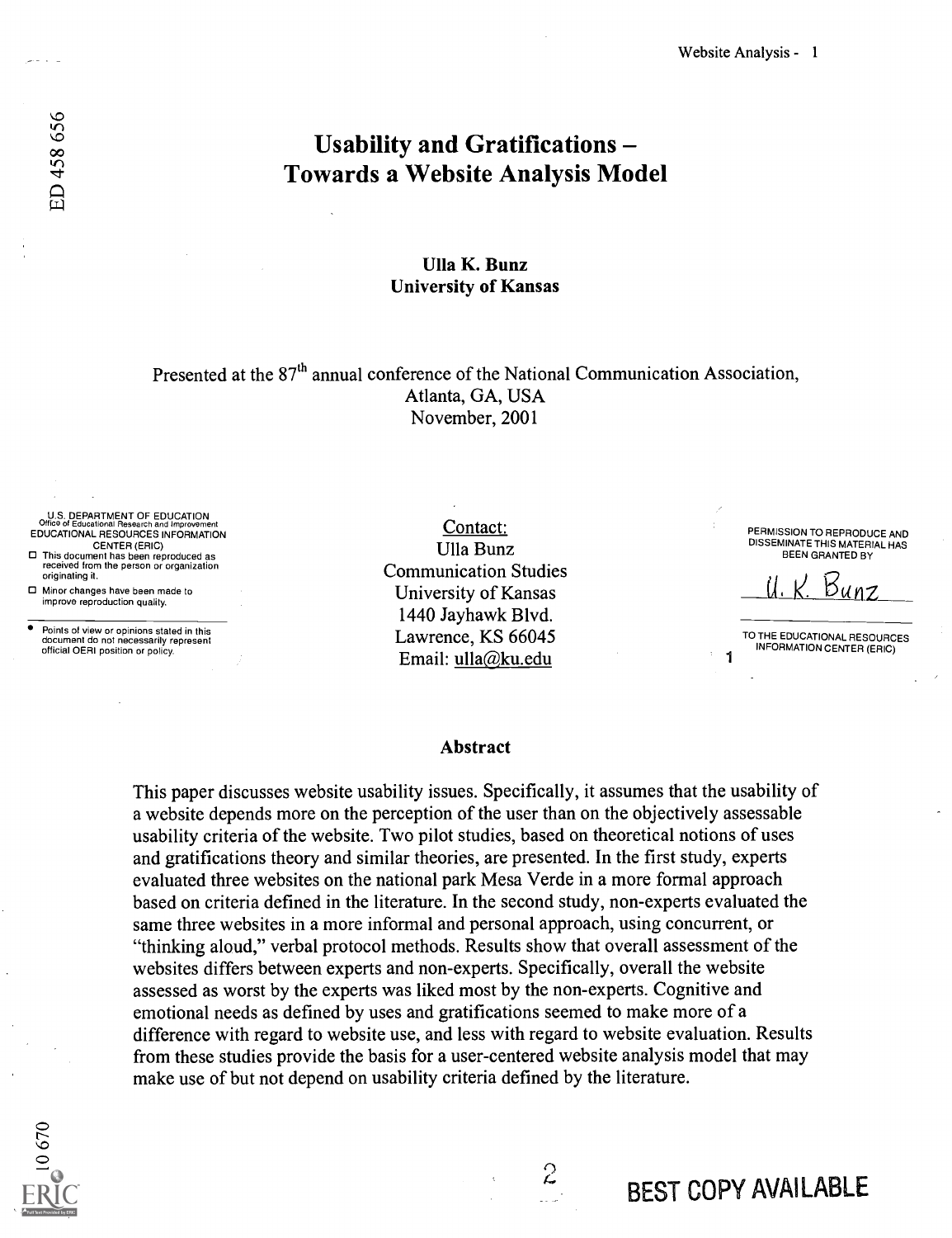$\star$ 

## Table of Contents

| 3              |
|----------------|
| 3              |
| 3              |
| 4              |
| 5              |
| 5              |
| 5              |
| 6              |
| 6              |
| 6              |
| 6              |
| 6              |
| 6              |
| 7              |
| 7              |
| 7              |
| 7              |
| $\overline{7}$ |
| $\overline{7}$ |
| 8              |
| 8              |
| 9              |
| 9              |
| 10             |
| 10             |
| 11             |
| 12             |
| 13             |
| 13             |
| 14             |
| 15             |
| 15             |
| 16             |
| 17             |
| 17             |
| 17             |
| 18             |
| 24             |
| 24             |
| 26             |
| 26             |



 $\hat{\boldsymbol{\beta}}$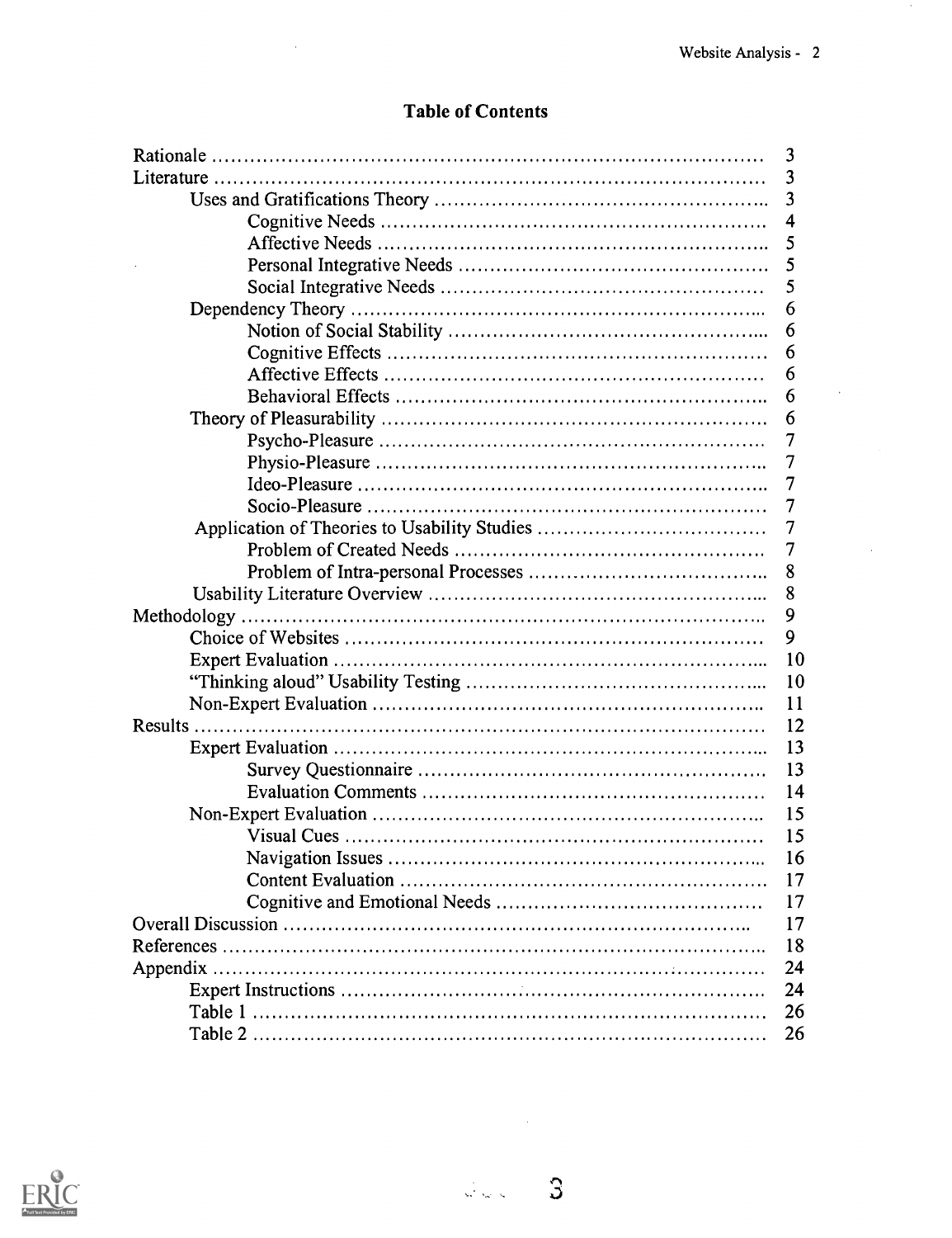#### Rationale

Ideally, every website has a clearly defined purpose. Ideally, users recognize this purpose as the message to be communicated, and, ideally, if they feel addressed by it, they use the website successfully. In real online life, though, miscommunication between websites' messages and websites' users is common.

The purpose of this paper is to examine the uses and gratifications notion of active-choice directed satisfaction of needs in relation to website evaluation. The two discussed empirical studies combined the concept of web usability with the basic assumptions of uses and gratifications to develop a website analysis model that serves to explain individual website evaluation in context. Specifically, the studies placed an emphasis on the website user as an active receiver of the communicative message. It sought to examine the way a user perceives the website and subsequently assesses or judges it as to its usability. These studies also considered the actual usability of a website according to literature criteria and expert assessment.

The literature (i.e. Krug 2000) refers to the difficulty of assessing and evaluating a website, mostly because this process is subjective, and internal. This notion is supported by social construction of technology studies and theories (i.e., Markus 1987; Pinch & Bijker 1987; Latour 1991) that agree that technologies become socially accepted not when they are "perfect" but when a sufficiently large group of people agree on their usefullness. Thus, a user's perception of a website provides interesting information in addition to double checking a website's elements to expert criteria. The methodology used assessed both the individual's perception of the website (specifically: its usability) and also acknowledged expert evaluation.

Some people might not think of website use as a communicative process. However, a website contains graphical and textual elements, just as a book does, and thus can be considered a communication medium. Incidentally, much web research has focused on frequency of use, type of activity performed, or effect of web use. Some research, such as in interpersonal communication, may have taken the web as a context in which communication takes place. However, in other areas, such as human factors research, researchers are aware of the interaction between websites as entities and their users. This is not a one-way stimulus-response interaction. Users can communicate back to the website in various ways, including leaving the website, which would be like refusing talk in verbal communication.

As technology evolves, so must the theories that describe them. The uses and gratifications theory, which is one of the conceptual frameworks applied to this study, has long been criticized for not explaining "why" people use a certain medium, or "how" a certain gratification would be provided by using a medium. These studies investigate a very similar question, placing website usability in the communication context. The methodology used seeks to get at exactly the "why" and "how" of using a website. This research thus, investigates communication processes at a very fundamental level, from an as of yet little researched perspective. It also is based on the implied hypothesis that personal factors influence website evaluation more than do usability factors.

#### **Literature**

### Uses and Gratifications Theory

Uses and gratifications research can be traced to the 1950s, but did not really become a popular theory until the 1970s, especially through the landmark book edited by

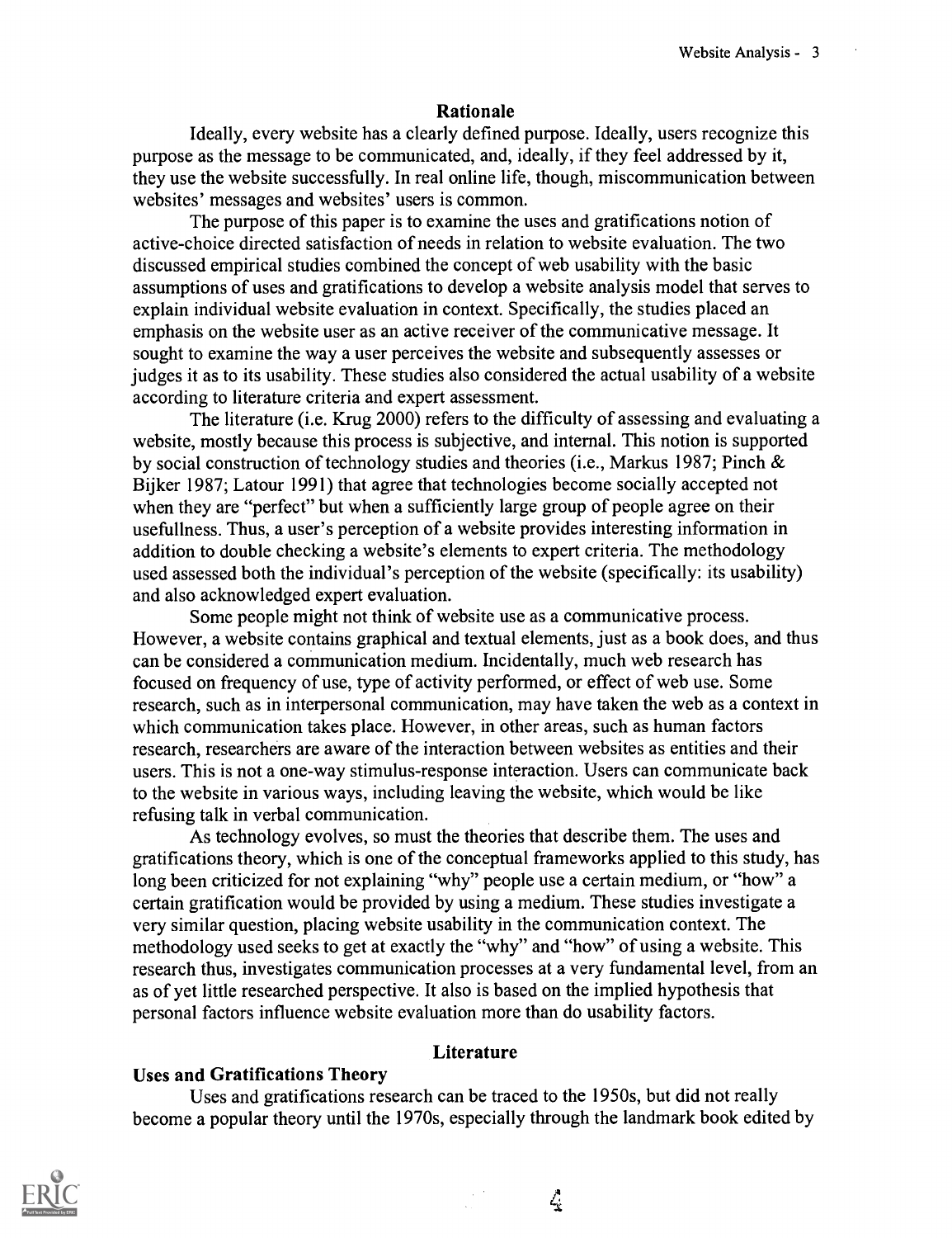Blum ler and Katz (1974). In 1996, Lin called uses and gratifications one of the most influential theories in the field of communication. While there is still certain empirical lack to distinguish between certain components such as needs and motivations, the theory has now been developed, applied, critiqued, and has managed to integrate and be compared to other theories, especially those dealing with new technologies.

One year before the landmark book, Katz, Gurevitch and Haas (1973) already laid out many of the important assumptions of this theory. The authors stipulate that people choose media actively rather than be overpowered by them. The use of media, which can take one of multiple roles such as entertainment, information, influence, etc. (based on Laswell, 1948), is influenced by social role and psychological predisposition of the individual, the actor. The authors state that media needs must be viewed in a social context, because some of the needs fulfilled by the media (such as entertainment, information) can also be fulfilled by other means, such as family, friends, sleep, drugs, etc., and sometimes even better.

In Katz, Blumler and Gurevitch (1974) the authors then clearly define the basic assumptions of the theory: it is concerned with the social and psychological origins of needs which generate expectations of the mass media and other sources which lead to differential patterns of media exposure, resulting in need gratifications and other consequences, mostly unintended ones. Underlying this are the assumptions that audiences are active and goal-directed, audiences are empowered to link need with gratification choice, and that the media compete with other sources of need satisfaction. They acknowledge that gratification can be obtained from one of three sources, media content, exposure to media per se, and/or social context.

Despite, or maybe because of criticism examined in a later section of this paper, the theory continued to grow, and recent theoretical pieces can be found in Galloway and Meek (1981), A. M. Rubin (Rubin 1994), and Ruggiero (2000). Both Palmgreen (1984) and Williams et al (1985) called for more uses and gratifications research with new media. A response to this call are, among others, Walker and Bellamy's (1991) work on remote control use, Dimmick et al.'s (2000) study on email versus phone use, and various studies on television (i.e., Bryant & Zillman 1984; Finn 1997; Massey 1985). A growing body of literature employs a uses and gratifications approach to study the world wide web (i.e., Cochenor 1996; Ebersole 2000; Eighmey & McCord 1998; Hunter 2001; Mings 1997; Nordstrom 2001; van Waes 2000; Wyman et al. 1997). Equally, a growing body of literature examines motivations and satisfaction of web use, which is related to uses and gratifications world wide web research (i.e., Atkinson & Kydd 1997; D'Ambra & Rice 2001; Eighmey 1997; Gelderman 1998; Goodhue, Klein & March 2000; Lindroos 1997; Mathiesona & Keil 1998).

The original uses and gratifications theory distinguishes between four categories of audience needs, first laid out be Katz, Gurevitch and Haas (1973) and discussed in most mass communication theory textbooks, such as Tan (1985). As some of these needs will apply to the study of web usability, they are briefly examined in the following paragraphs.

Cognitive Needs. Cognitive needs result from the desire for information in an increasingly information rich society. People seek to understand and know about their environment to make sense of contexts.



5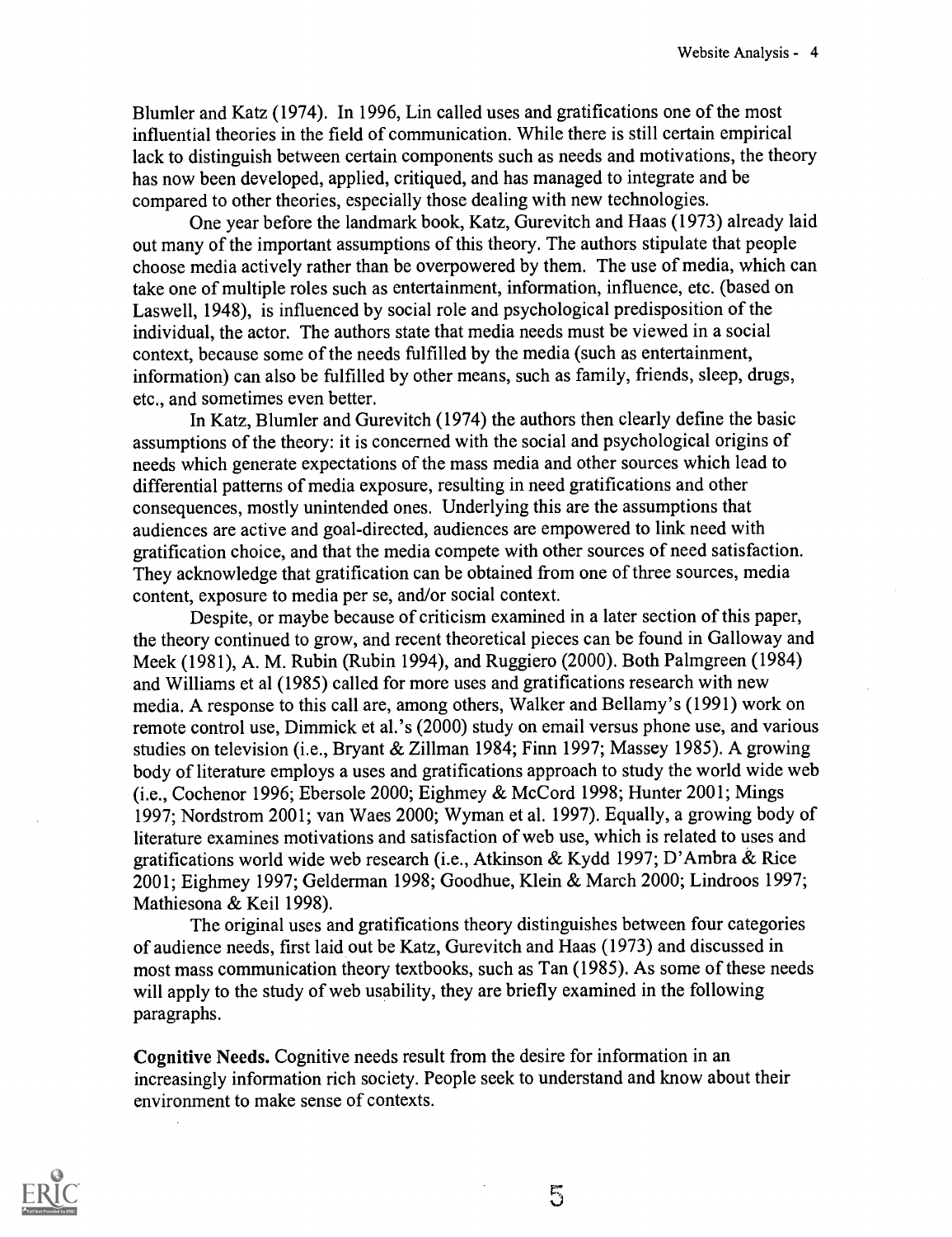Much use of the world wide web results from a desire to gratify cognitive needs. A large study with thousands of participants in numerous countries conducted by Georgia Tech (1998) showed that the majority of users surf the web for educational purposes (85%), or for the purpose of information gathering (57%). A recent example can also be found in the web use directly following the terrorist attack on the United States on September 11, 2001 (Rainie 2001). As the Internet ached under the amount of people logged on and sites broke down, people had to turn to other media such as TV.

Affective Needs. Affective needs are connected to emotional experiences and many people's intrinsic desire for pleasure, entertainment, and aesthetics. Many uses and gratifications studies have examined this need, foremost television studies. In Katz, Gurevitch and Haas' (1973) original article, television viewing was not described as an escapist activity, which changed by 1985, when Williams et al. considered the TV a medium of escapism.

In addition to information, web users also seek to gratify their affective needs on the world wide web. According to the Georgia Tech (1998) study, 61% of web users use the web for entertainment, and 51% use it for wasting time. Much game playing, music downloading, and chat room conversation results from a desire to fill affective, emotional, or entertainment needs, though some of this interaction is also fueled by social needs.

Personal Integrative Needs. Personal integrative needs derive from people's desire to appear credible, be perceived as confident, and have high self-esteem. These needs are closely related to an individual's value system.

A connection between personal integrative needs and the world wide web may not be apparent at first. However, connections exist and are important. Taking a macro perspecitive, each corporate website strives to convey credibility. On a micro level, personal homepages often reflect very personal attitudes, including diary excerpts, personal art, writing samples, and open affiliation with social organizations. All these are examples of people's need to overtly characterize themselves, display their inner workings and beliefs, and potentially strengthen their self-esteem by publishing what they consider an accomplishment. The level of technological sophistication with which this display takes place is not necessarily related to the importance the creation of the website has for each individual.

Social Integrative Needs. Social integrative needs are affiliation needs. People want to be part of a group, and want to be recognized as part of this group. People also feel the need to "reach out" to family, friends, or others they perceive to be in need of help.

Internet technology such as the world wide web and email provide numerous venues of gratifying social integrative needs. Contact can be made easily through messages and chat rooms. Membership can be displayed through logos or passwords. In western civilizations in general and in the technology dominated United States in specific, "being online" has almost become a social requirement. None-compliance can lead to excommunication (Fortner 1995). Recent research has shown that people use the web most to send email (93%), but after that, people use the web more to gratify

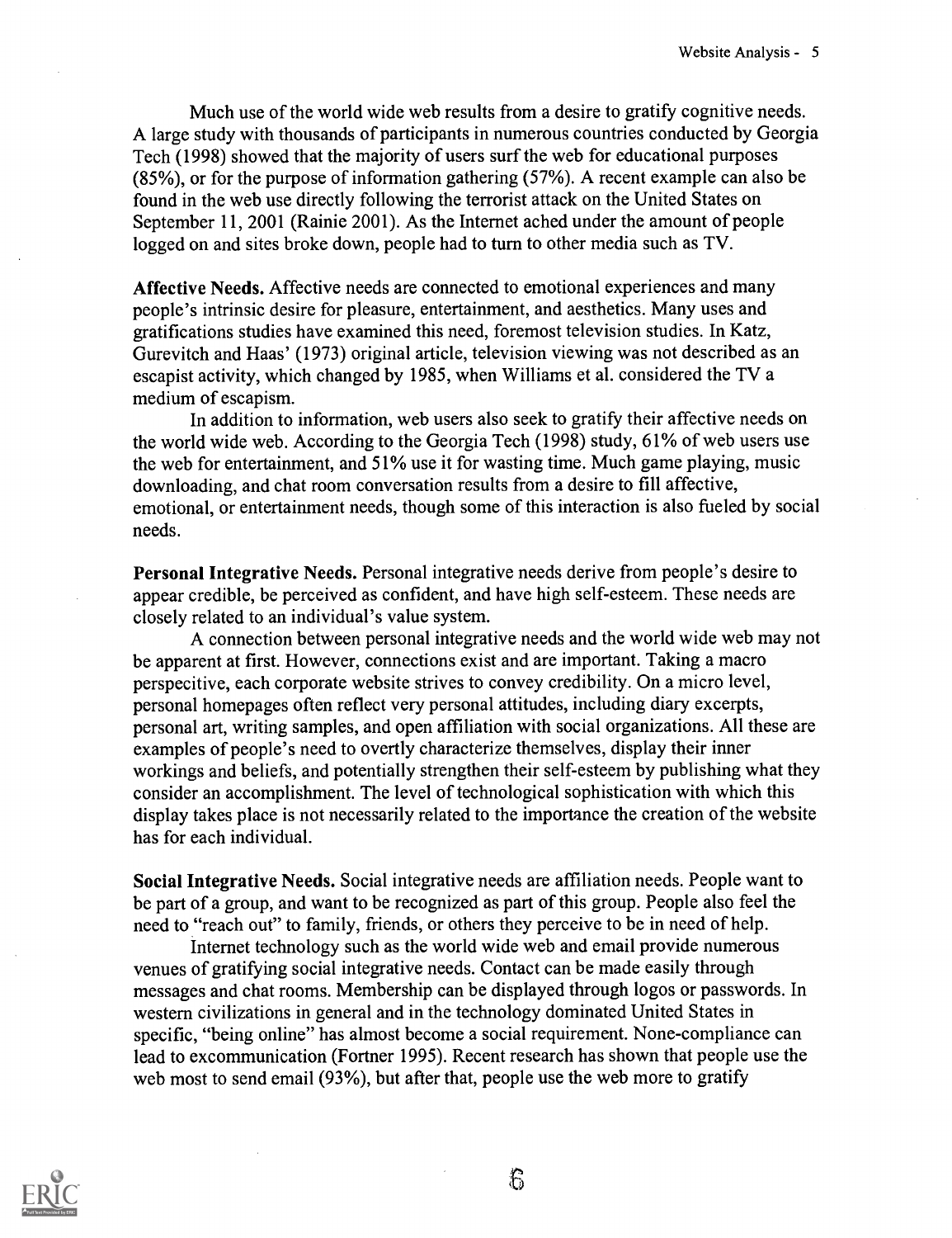cognitive and affective needs than social needs (http://www.pewinternet.org/reports/chart.asp?img=6:mternet\_activities.ipg).

### Dependency Theory

Dependency theory developed in a response to uses and gratifications theory (Ball-Rokeach & DeFleur 1976; DeFleur & Ball-Rokeach 1982). It is based on the notion that "audiences depend on media information to meet needs and attain goals" (Littlejohn 1992, 368). Here, media, audiences and society affect each other reciprocally. However, the more audiences depend on media, the more influenced they are by them.

Notion of Social Stability. The degree of dependence on the media depends not just on the individual alone. DeFleur and Ball-Rokeach (1989) discuss the ripple effect that change can exert on social systems. Especially in times of high uncertainty, or times when established beliefs and values are questioned, people tend to become more dependent on the media, because the stability of their social system is questioned. This can be observed in US American's use of mass media such as television directly following the terrorist attacks on September 11, 2001 (Rainie & Kalsnes 2001).

Cognitive Effects. Ball-Rokeach and DeFleur outline five types of cognitive effects, ambiguity resolution, attitude formation, agenda setting, expansion of belief system, and value clarification. All five apply to the world wide web. It is used to find information and thus, resolve equivocality and help attidue formation. Agenda setting and gate keeping are still the case, as not all information makes it onto webpages. People learn from webpages, and thus change their beliefs and values.

Affective Effects. Mass media such as the Internet (Morris & Ogan 1996) also have affective effects, which concerns people's feelings and emotions. States such as fear and happiness are often created or triggered by movies. States such as frustration or interest can easily be triggered through web use.

Behavioral Effects. Behavioral effects really derive from cognitive and affective effects, as internal processes have externally observable consequences. As with the social and personal integrative needs discussed under uses and gratifications theory, behavioral effects of the world wide web can influence behavior both online and offline. Expert users may use and evaluate the web differently than non-experts, and they may also derive different information or satisfaction from it that will impact offline life.

### Theory of Pleasurability

Pleasurability is an important concept in the human-computer interaction literature. Pleasurability is defined as "not simply a property of a product but [...] the interaction between a product and a person" (Jordan 2000, p. 12). This notion is based on work by C. S. Lewis (Lewis 1960). Lewis defines need pleasures that can be generated or fulfilled by moving people from one state into another. Providing water to a thirsty person fulfills a need and provides pleasure. Taking an item from a person can create a need and negative pleasure in the case of anger or frustration.



وب<br>آلا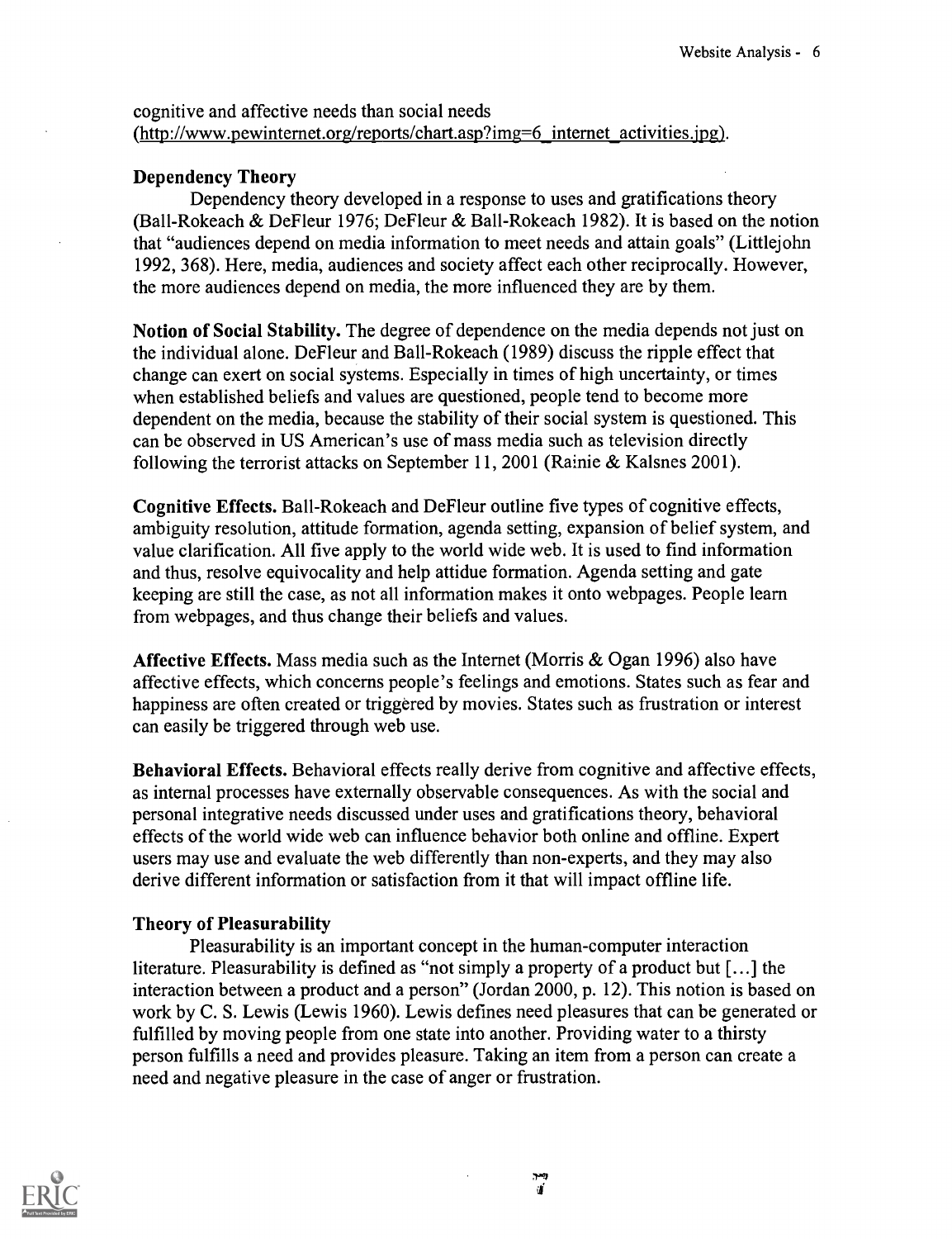The notion of pleasureability has been expanded on by Tiger (1992), who devised the four pleasure framework that is reviewed here, and that is used in usability research now. After defining the four pleasures, Tiger created a fictive person (Janet Peters) and analyzed her life and product consumption based on the four pleasures. As Jordan points out, pleasurability can be applied to usability research. The four-pleasure framework does not explain why people experience pleasure, but simply what kind of pleasure they experience (Jordan 2000, 15). Website usability analysis can assess the "why."

Psycho-Pleasure. Similar to cognitive needs and effects, psycho pleasure is related to cognitive elements providing pleasure. Technologies that are easy to learn or use can provide psycho-pleasure. Products that are challenging without being frustrating, such as computer games, can provide psycho pleasure. On the web, this may relate to finding information one is seeking.

Physio-Pleasure. Physio pleasure is derived from stimulation and satisfaction of sensory organs. This may include touch, smell, or visual aesthetics. The smell of a new car, or the easy grip on a razor may provide physio pleasure. On the web, physio pleasure will be provided through the layout of a website, the color use, and the overall feeling of positively after leaving a website.

Ideo-Pleasure. Ideo pleasures are value pleasures. A person valuing the art will obtain art products. A person concerned with the environment will buy environmentally save products. On the web, ideo pleasure may work in reverse. Information that will violate people's values and deprive them of ideo pleasure will be avoided. On the other hand, people who are proud of their stock portfolio may set the website portal of their browser to a financial website, displaying their pride and interest in this topic.

Socio-Pleasure. Socio pleasure is very similar to the social integration needs discussed above. People derive pleasure from affiliating with others, connecting, sharing, and being associated with certain groups and their values. Many car commercials suggest if only one owned the car, one would be the focal point of an envious crowd. Online, "members only" areas can provide a feeling of affiliation. The following matrix visualizes the similarities of the notions discussed.

[Insert Table 1 about here.]

### Application of Theories to Usability Studies

In using the theories above for the assessment of website usability, several concerns, considerations and limitations apply. The two most important ones are discussed here.

Problem of Created Needs. Rosengren (1974) admits that gratifications are difficult to measure, partially because of social norms of what certain media are good for. This could influence self-report data or even selection of media. Regarding media choice, Blumler (1979) clarifies that the idea of the active audience is not a yes/no distinction, but ranges along a continuum. In addition, some media invite active participation more



ි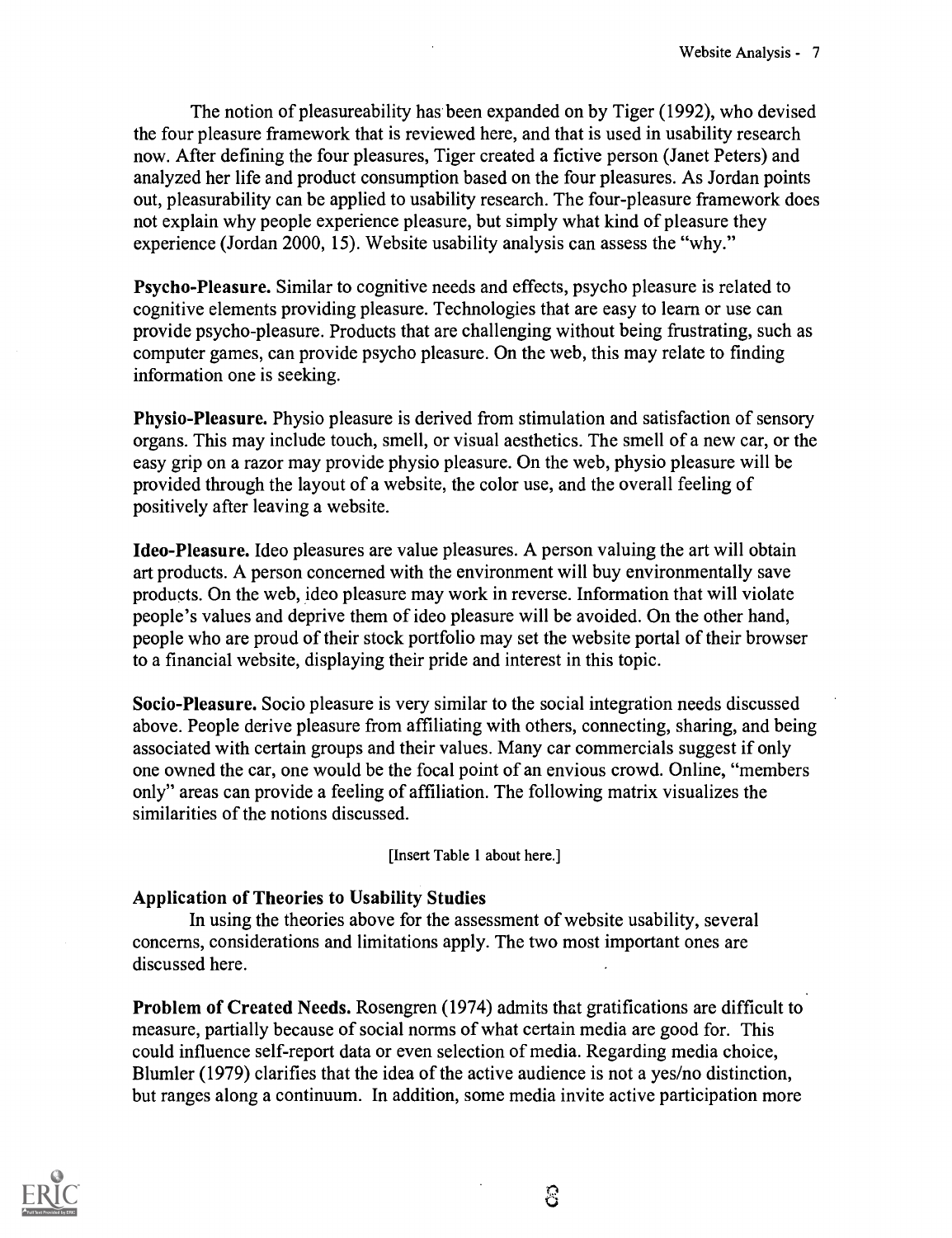than others. People may use the same medium for different reasons. Blum ler says that the seeking of gratifications should be seen as an environmental deprivation.

In the research studies described here, media choice was restricted. Subjects were not able to choose their own medium, but were required to use the world wide web. They were even provided with certain websites they had to access, though future research will allow for a choice of topic and thus, place more emphasize on active choice.

In experimental research, certain conditions always have to be created artificially. With this research, the goal was to allow subjects to develop their own motivations and needs as much as possible despite limited media choice. Within each websites, subjects were still able to choose actively where they wanted to click, and what information they wanted to seek, or pay attention to, as is explained in more detail in the "Methodology" section. Thus, subjects were still able to develop needs defined by uses and gratifications literature and related theories, though the urgency of these needs may or may not have been very intense.

Problem of Intra-personal Processes. Lometti et al. (1977) review uses and gratifications and voice critique. One of their points is as to how exactly people may know which needs will be filled by what gratifications, and thus, how can they choose actively these gratifications? Indeed, many of the needs this theory addresses itself to are underlying and even unconscious, which Elliot (1974) in the landmark book already presented, as well as some of the points Swanson (1977) later picks up. Elliot also believes the methods used in early uses and gratifications studies created a certain reality and thus, people gave the answers they were expected to give, or thought they were expected to give.

This problem still exists, even with the new medium of the world wide web. Fact is that people are not always aware of what they want, or why they like something. Sometimes they even believe they want one thing, but end up paying attention to another. In website use this frequently occurs when people seek specific information, but then see a link or image that seems interesting enough to them to follow its lead off topic, or even off site.

The "thinking aloud" methodology discussed later and applied in the non-expert study described later seeks to address and possibly remedy this problem. "Thinking aloud" methods tap into the unconscious evaluation process. The website analysis model this research program is working towards will relate to internal process, but to a certain degree still depend on verbalization of just these by subjects, hoping for a "telling more than we know" effect as discussed by Nisbett and Wilson (1977).

### Usability Literature Overview

The term "usability" was well chosen, because the concept behind it is just that, the ability to use. More specifically in this context, usability describes the ease of use a website provides. Usability is not a web specific term, but has been applied to the web for several years now. Both content and design of a website influence its usability. As Critchfield (1998) points out, a well designed website appears more credible, regardless of true credibility of the information provided. Yet, according to the literature, a poorly designed website mostly will not retain visitors long enough to persuade through content. Regarding text, poor design usually simply means "too much," which is why text in



9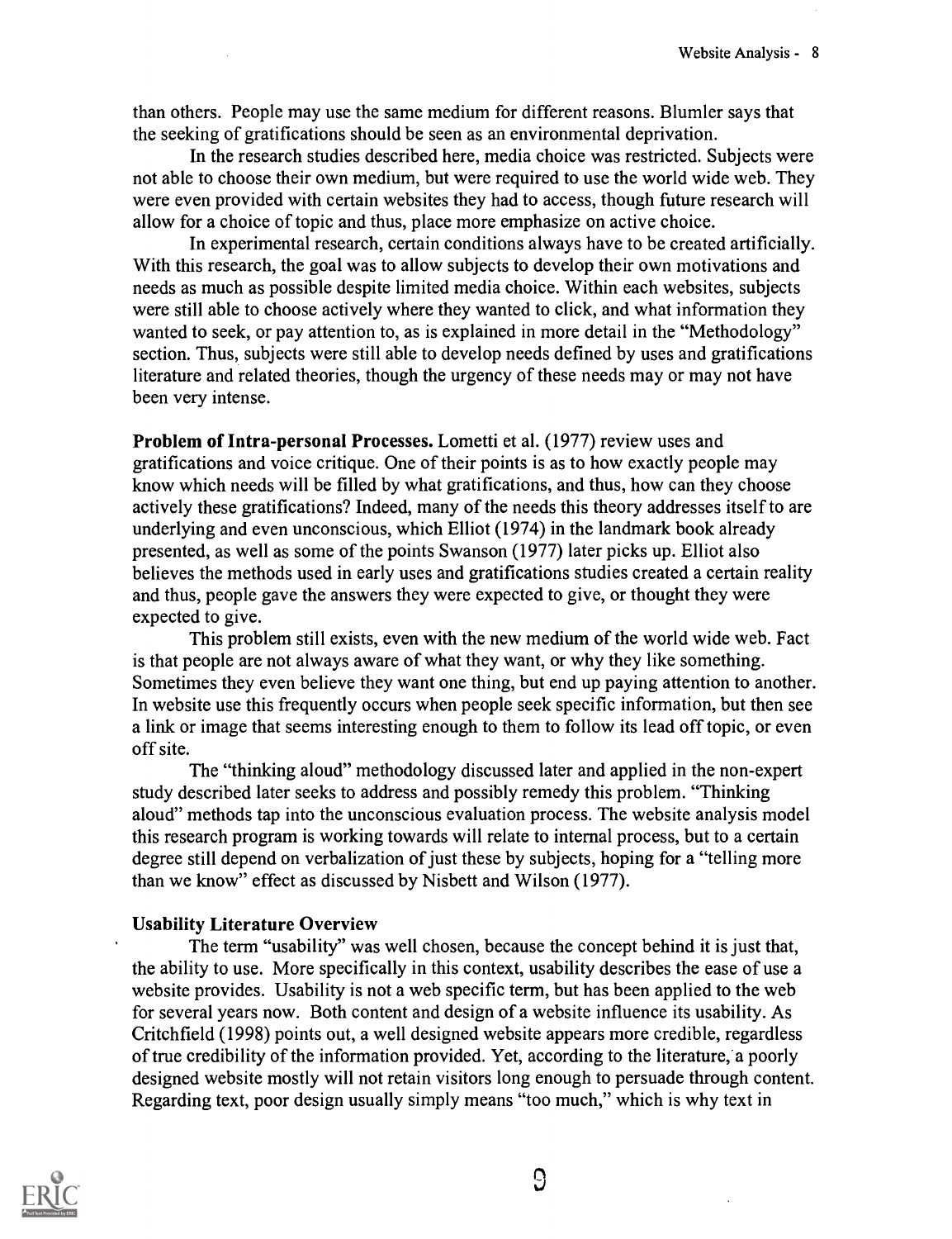general should be kept short and concise online (Morkes & Nielsen 1997). Terminology used is of great importance (Kukulska-Hulme 1999). Regarding design, one of the main criteria is that design needs to be intuitive (Binstock 1999). There is a great and growing body of literature providing tips and guidelines for designing websites with usability (i.e., Adler 1992; Dillon 1994; Gould & Lewis 1985; Instone 1997; Krug 2000; Nielsen 2000; Radosevich 1997; Rubin, J. 1994; Spool 1997). Much of the usability literature is also influenced by human-factors, interface design and human-computer interaction literature (i.e., Coe 1996; Galitz 1997; Hix & Schulman 1991; Lansdale & Ormerod 1994; Lindgaard 1992; Mayhew 1999; Schriver 1997). General literature on usability and its importance also can be found easily (i.e., Dorazio & Stovall 1997; Henry 1998; James 2001; Jordan 1998; Nielsen 1992b; Nielsen 1993).

Finally, a new body of literature is developing in the area of testing usability (i.e., Anderson 1999; Andre, Williges & Hartson 1999; Bevan & Maxleod 1994; Dickstein & Mills 2000; Ehrlich, Butler & Pernice 1994; Gray & Salzman 1998; Tamler 1998; Tang & Solomon 1998; van der Meij 1997; Virzi 1992; Wichansky 2000). Usability testing through "thinking aloud" methods is reviewed in the next section.

### Methodology

### Choice of Websites

In both pilot studies, the expert and the non-expert evaluation studies, three websites on the national park Mesa Verde in Colorado were used. These existing websites were downloaded completely using free shareware (WebCopier)<sup>1</sup> and uploaded again on the university server to protect against change of the websites throughout the research process, as recommended and performed by van Waes (2000).

There were four main considerations that led to the choice of these particular websites. First, any site chosen had to be readily downloadable and comparatively small in size. WebCopier downloads the entire domain, rather than one page or sub-folder of a domain. Thus, suitable websites could not be part of a larger domain or site, such as was the case, for example, with the Mesa Verde page linking off the US National Parks website. Websites also had to be reasonable contained within themselves, not offering too many external links that would take subjects off the site and onto the world wide web. On the other hand, sites could not be too large in number of pages, as subjects had to be able to form an overall opinion on them within ten minutes.

A second issue to be taken into account was that the three websites all had to present the same kind of information with the same spin. For example, a tour operator's website trying to sell vacation packages to Mesa Verde, and a historical, archeological site on Mesa Verde would not have presented the same message or kind of information. The goal was to find websites that present the same content, but look different.

Third, closing in on the actual content and subject of the website, a topic had to be chosen that would not be familiar to users. As a matter of fact, had any of the subjects been familiar with any of the three chosen websites, they would have been excluded from the study.

Finally, the choice of topic itself was a difficult task. It had to relate to subjects at least to a certain degree, so that there was a chance of inspiring motivation and needs that would guide movement throughout the websites. As the two studies described here are

<sup>&</sup>lt;sup>1</sup> Available at http://www.maximumsoft.com

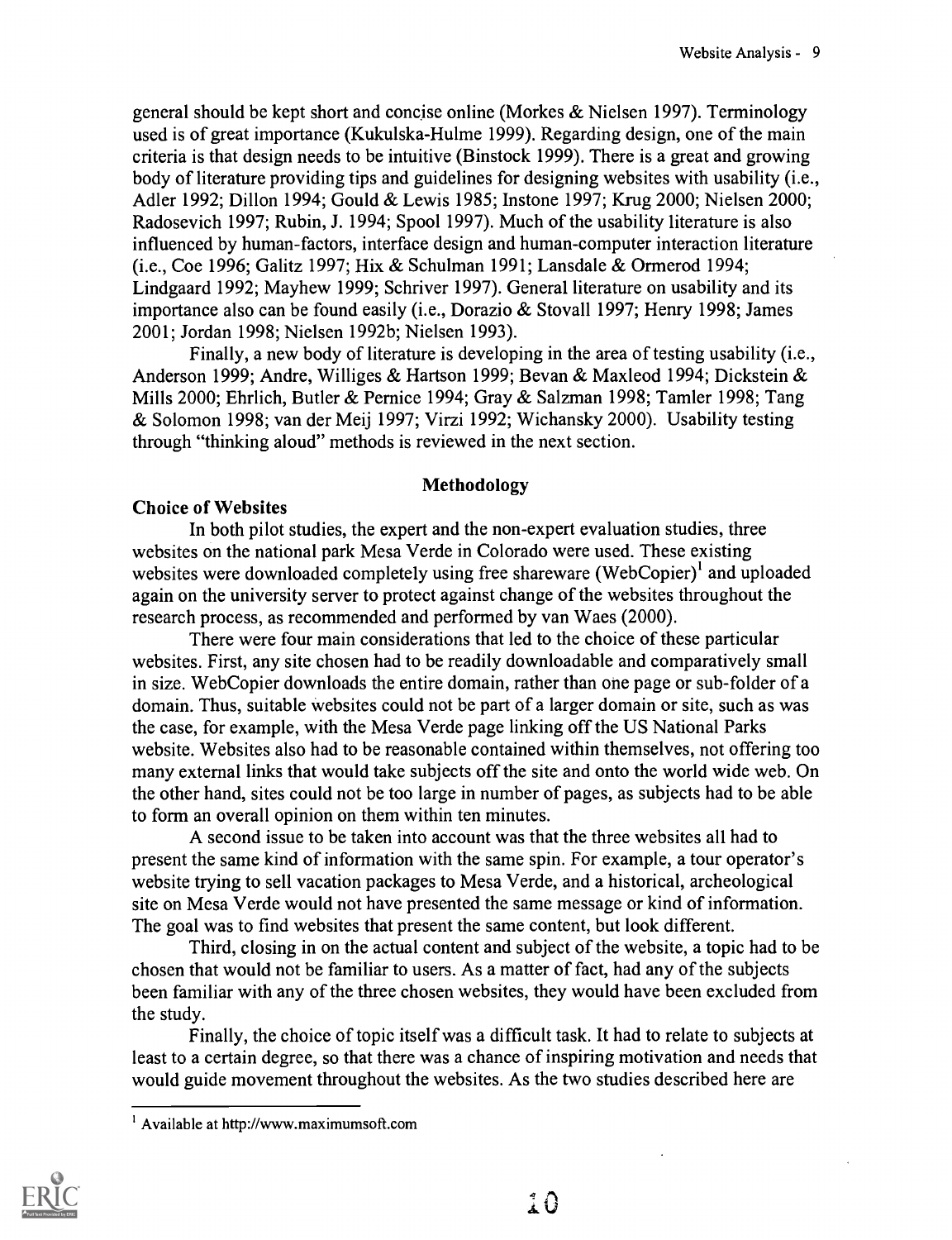really pilot studies for a larger dissertation project that will use students as subjects, the overall theme of "spring travel" was chosen. Eventually, subjects will be able to choose among one of three categories, "Festival" (Mardi Gras), "Beach" (Spring Break at Panama City Beach), or "Outdoors" (Mesa Verde). To simplify the pilot studies, only the Mesa Verde websites were elected. This affected the results of the studies, as will be described later.

In conclusion, three Mesa Verde websites were chosen<sup>2</sup>, subsequently referred to as Site One (http://www.mesa.verde.national-park.com/), Site Two (http://www.visitmesaverde.com/index.htm), and Site Three (http://www.mesaverdetours.com/).

### Expert Evaluation

The websites were evaluated and ranked according to their usability level by "experts." The "experts" were recruited from members of the Association of Internet Researchers<sup>3</sup> by volunteering and providing expertise credentials. A message was posted to the association's listserve<sup> $\bar{t}$ </sup>, briefly describing the purpose of this study, and volunteers were encouraged to contact the main researcher at her personal email address. Ten people volunteered, each of them receiving instructions (see Appendix) and the addresses of the websites in rotating order. At the time of writing, seven out of the ten experts had responded, which provides sufficient information for analysis, based on Lewis (1994), and Rubin (Rubin, J. 1994, p. 93): "For the purpose of conducting a less formal usability test, recent research has shown that four to five participants will expose 80 percent of the usability deficiencies of a product, and that this 80 percent will represent most of the major problems."

Experts evaluated each website using a brief 10-question survey, and by providing comments. The survey was constructed based on established usability questionnaires (Brooke 1996; Ravden & Johnson 1989), though the ten questions present a greatly reduced number of evaluation items, and some of them were slightly reworded to change a computer system usability evaluation instrument into a website evaluation instrument. Mostly, the ten questions served as guidelines for the experts while navigating the sites, as they were not given any specific tasks for their evaluation.

#### "Thinking aloud" Usability Testing

"Thinking aloud" methods, also referred to as concurrent protocols, have been used as qualitative methodologies for a number of years (i.e. Jørgensen 1989; Lewis 1982; Nielsen 1993; Nielsen 1994), especially to improve writing skills (i.e., Ransdell 1985). The method has been described by various sources (i.e., Airken & Mardegan 2000; Boren & Ramey 2000; Ericsson & Simon 1993; Nisbett & Wilson 1977; Rowe 1985), many of which are based on Ericsson and Simon's 1980 account and "thinking aloud" model. As Boren and Ramey (2000) point out, not all the literature followed Ericsson and Simon's strict guidelines. Boren and Ramey suggest to add a speech

<sup>&</sup>lt;sup>4</sup> Message was posted on October 8, 2001. To see the listserve archive, go to http://www.aoir.org/mailman/listinfo/air-1



<sup>&</sup>lt;sup>2</sup> Please note that these are the original URL's for the websites. They may have expired or changed since the sites were downloaded for the purpose of this research.

<sup>3</sup> Association website: http://aoir.org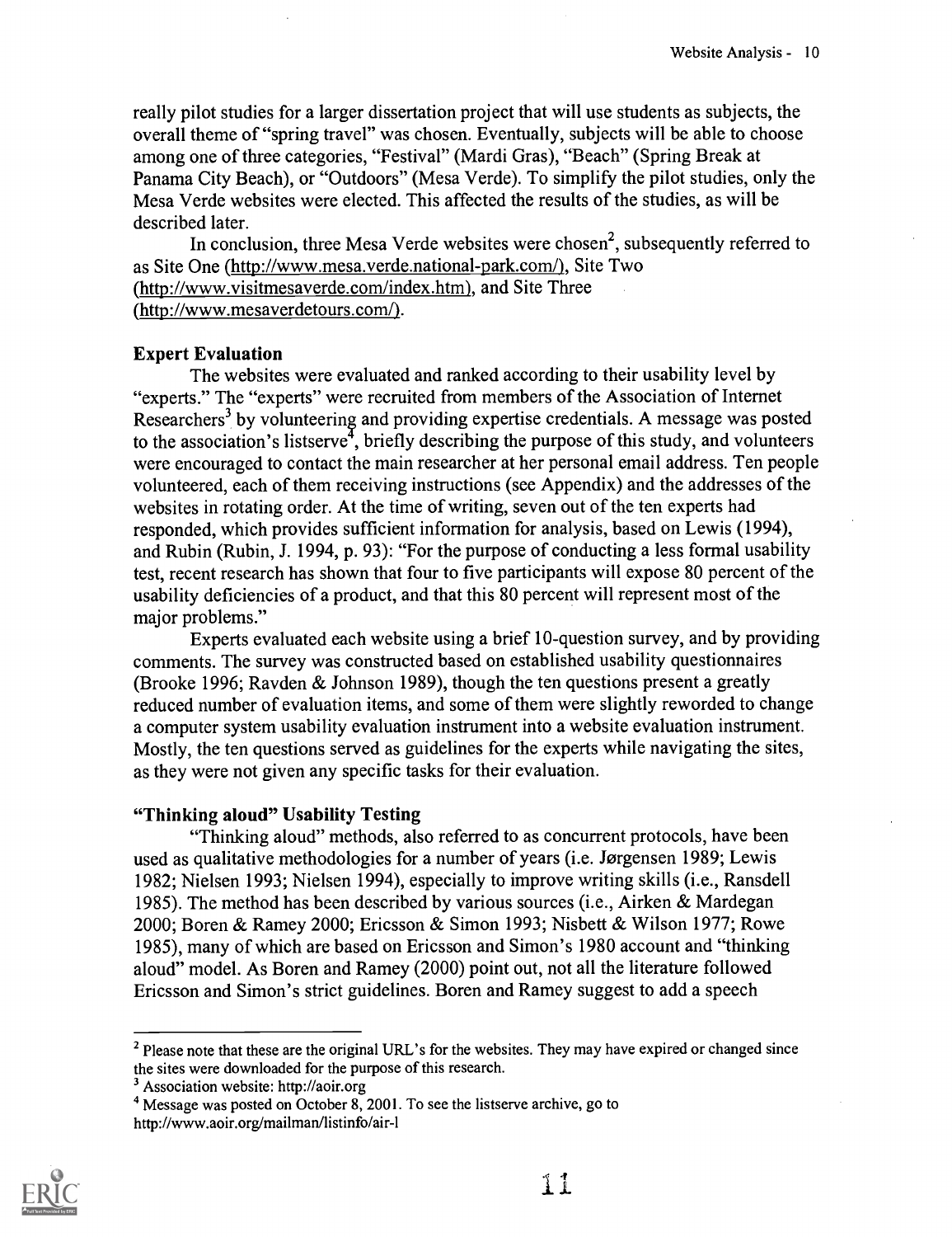communication approach to existing usability "thinking aloud" testing methods, which would allow for more interaction between the researcher and the subject. One point of disagreement between theoretical literature and applied research is the amount of prompting on the researcher's side. While the researcher should not lead or interrupt the subject, some subjects also develop uncertainty if they are not prompted enough. Drummond and Hopper (1993) and Condon (1986) even examine the use and meaning of "yeah" and "ok" respectively in this context.

Overall, the "thinking aloud" methodology has been evaluated as to its reliability and validity (i.e., Fidler 1983; Russo, Johnson & Stephens 1989; Smagorinsky 1989). Nielsen (1994) even provides guidelines for estimating the number of subjects needed for a "thinking aloud" test, just as Virzi (1990; 1992) and Lewis (1994) provided information on sufficient sample size in usability testing.

The "thinking aloud" method has also already been applied to web studies, and specifically to web usability studies (i.e., Boren 1999; Buur & Bagger 1999; Sienot 1997; van Waes 2000; Virzi, Scorce & Herbert 1993) and has been deemed an effective way of assessing website usability.

Regarding number of subjects and methodology, the literature draws some clear conclusions. Virzi, Sorce and Herbert (1993) compared three usability evaluation methods, the heuristic method that asks experts to evaluate the usability of a product or website, the thinking aloud method that asks "naïve" [their wording] subjects to do the same, and the performance method, where subjects are asked to perform tasks as fast as possible without evaluation or thinking aloud. Their conclusions include that experts are more efficient at determining minor problems than naïve users; and that the most efficient way of determining usability of a website is to combine heuristic and thinking aloud methods. My study follows this advice.

The literature also points to the low number of subjects required for successful and efficient usability testing. Repeatedly, authors point out that only four or five subjects are needed to determine about 80% of all usability problems (i.e., Nielsen 1994; Rubin J. 1994; Virzi 1992). Nielsen (1994) also reports that observing 36 usability experts, the average number of subjects used by each expert was 8.8 people. Virzi (1992) also shows that nine subjects are needed to find 95% of usability problems on average. However, Nielsen also points out that the final number of subjects should be influenced by the experience the experimenter has with usability testing in general, and thinking aloud methods in specific (Nielsen 1994, p. 393). Though experimenters don't have to be skilled specialists or very experienced to perform "thinking aloud" usability testing (Nielsen 1992a), the literature also shows that it doesn't hinder the research to have more subjects. The down sides are more time, more work, possibly higher financial costs, and smaller increments of new information. For example, Nielsen (1994, p. 390) shows that in his study the increase due to last subject between the first and the second subject is 20%, while the increase between fifth and sixth subject is only 5%.

### Non-Expert Evaluation

A total of 8 subjects was drawn from a Basic Communication Course at a large mid-western university. Each subject met with the researcher one-on-one in the department's research Lab. Subjects were notified that the main purpose of the research

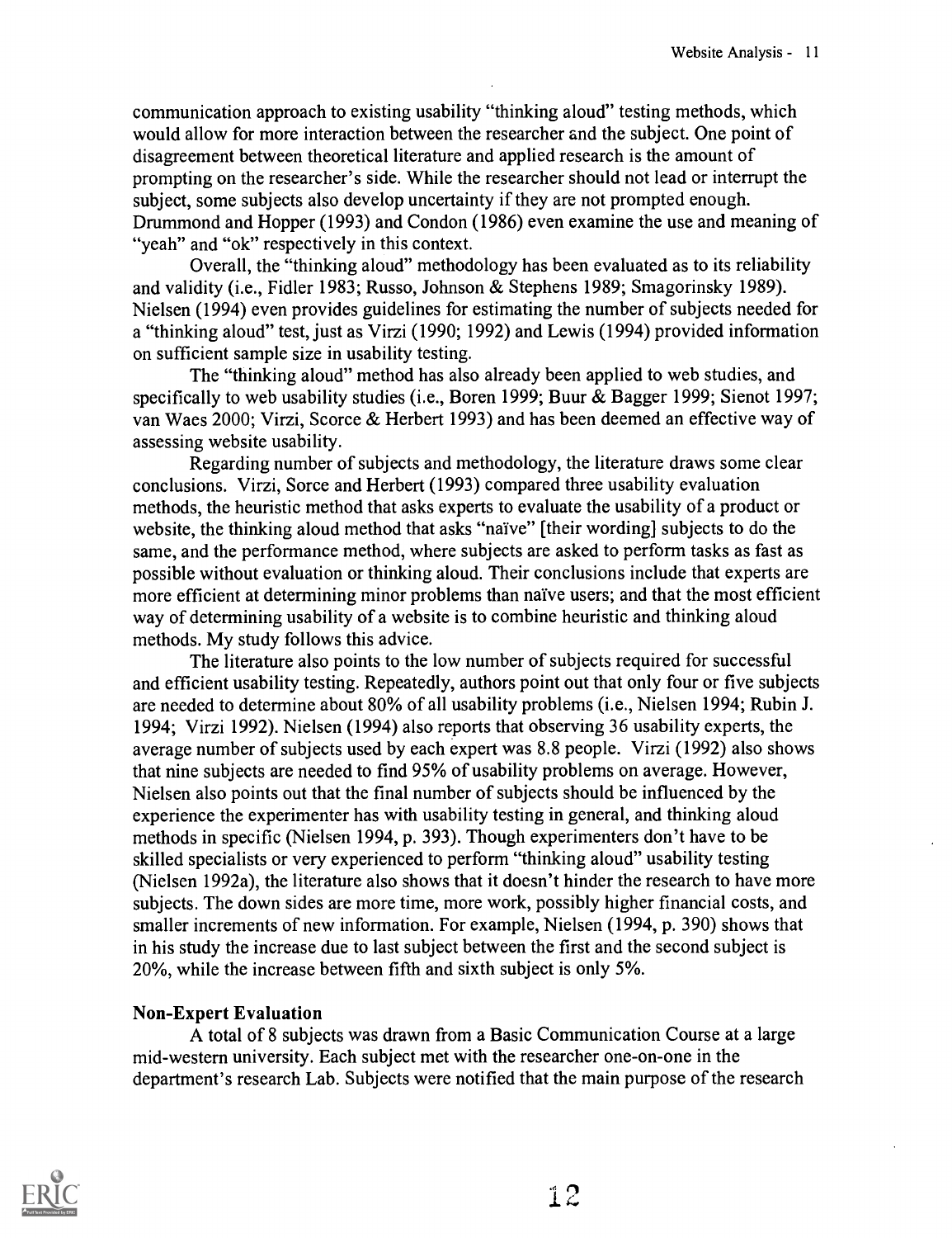was to "find out what's going on inside of you while you use a website." A brief sample "thinking aloud" exercise was conducted to familiarize subjects with the procedure.

Then, subjects were asked to access three different web sites, one after the other. All three websites were about Mesa Verde, a national park in Colorado. The order in which these sites were accessed was rotated. While navigating the website, movement throughout the site was video recorded. Subjects were asked to "think aloud," which was audio recorded. Though not specifically requested, the comments gave insight to subjects' thought processes, the links they clicked on, and any opinions or emotions they formed, or experienced (such as slight frustration, excitement, curiosity, etc.) while using the website. Subjects used the websites for at least five minutes. Subjects were asked to move to the next website after about 10 minutes, even if they desired to continue using the website.

After navigating all three websites, subject were asked several questions, such as to compare the three websites according to visual impression, ease of navigation, content, an overall impression. Subjects were asked to explain their answers with examples from the websites. This required recall, but very immediate recall. Subjects were also asked specific questions regarding comments they made during the "think aloud" procedure, such as, "You said, 'Oh, this [an animated graphic of a book] is kind of neat. I'm clicking on it to see where it goes. [pause] Hm. [clicking again as nothing happens] That's weird.' Can you talk about that situation for a moment?" All subjects were also asked whether they would return to any of the websites, and if so, which one and why.

#### Results

On purpose, no formal requirements were provided that would identify "experts." In general, the literature (i.e. Virzi, Sorce & Herbert 1993) distinguishes experts and nonexperts simply by the fact that experts have studied the topic of usability, and non-experts have not. The literature also points out that a problem with usability testing in general, and heuristic and verbal protocol analysis methods in specific is that many procedural differences exist that make it difficult to compare results (i.e. Bailey, Allan & Raielle 1992; Boren & Ramey 2000; Bowers & Snyder 1990; Deffner 1990). However, as the literature also points out that despite difficulties, and despite using different methods, experts and non-experts tend to identify the same most important usability flaws in systems and websites (Bailey, Allan & Raielle 1992; Virzi, Sorce & Herbert 1993), this research used both methods.

It is important to note that the main purposes of these studies were not to pinpoint usability flaws that could be corrected to improve the evaluated websites. Instead, the main purpose of the expert study was to provide an evaluation of websites based on expert, literature defined, and formal usability criteria; and possibly to rank order the three websites according to their usability levels. The main purpose of the non-expert study was to provide an evaluation of websites based on non-expert, personal, and informal usability criteria. Obviously, personal opinion played into the expert evaluations in the open ended questions. Nonetheless, it can be assumed that these opinions are informed by the formal study of usability issues these experts have engaged in.

Finally, it is also important to note that the results reported below are preliminary, as analysis of all data has not been completed. The results reported here can, however, be



 $13$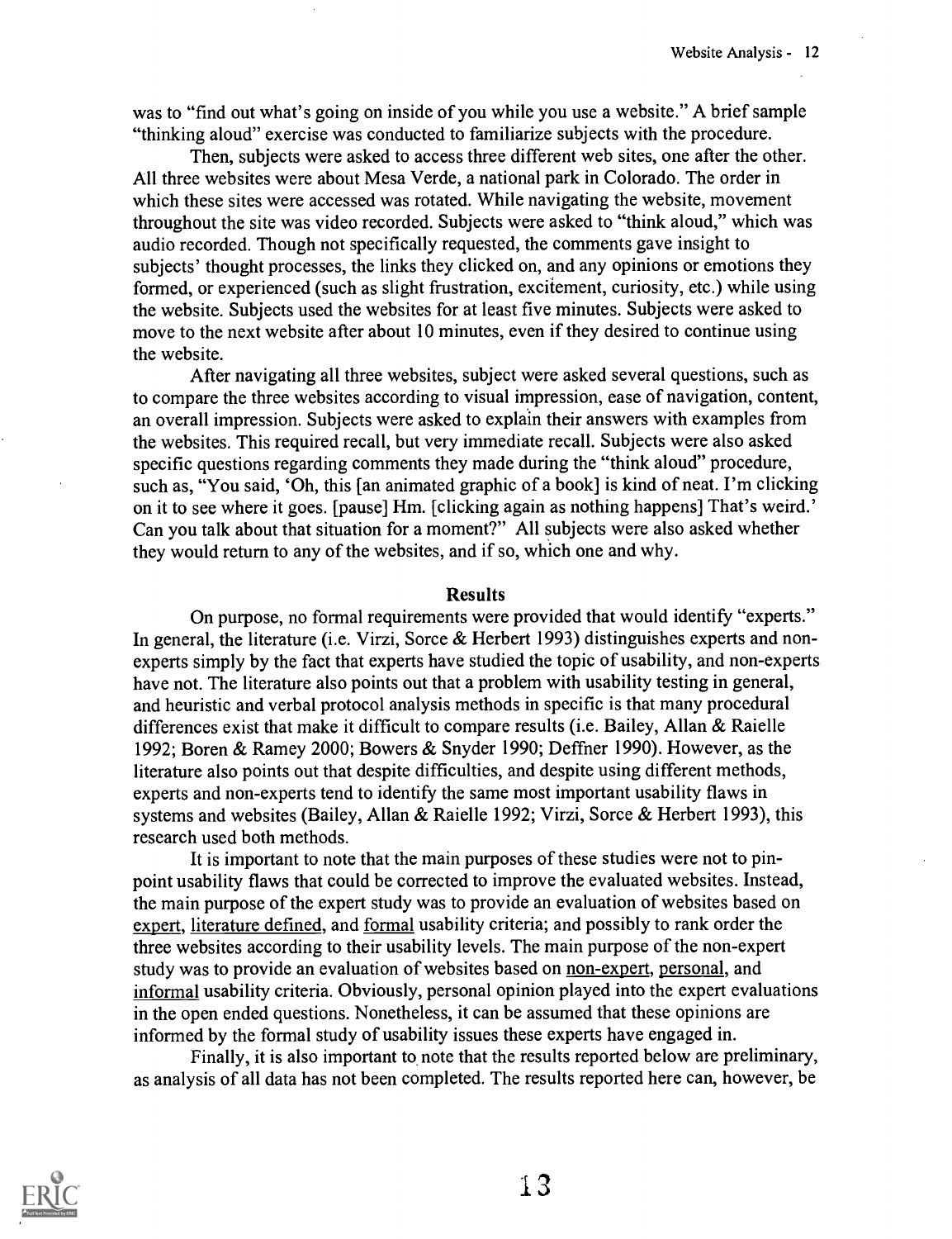taken as strong indicators. Final analysis and results will be made available upon completion of the dissertation this research is part of.

### Expert Evaluation

The seven self-announced experts participating in the expert evaluation study came with a variety of skills and usability evaluation experiences. Four were male, three were female. Three were Ph.D. students, one an undergraduate, and three were faculty members. All reported experience with usability on a theoretical level, as they had studied this topic. Three reported having engaged in usability testing before, two of which tested usability of computer systems and software, and one usability of political websites. Two reported having taught courses on usability and usability testing. Interestingly, the overall results of the expert evaluation were not always clear, and at some points even contradictory. This supports this research's implied hypothesis that personal factors influence website evaluation more than usability factors.

Survey Questionnaire. As sample size was very small (seven participants), only basic frequencies were run on the answers of the survey questions. However, results show beautifully how incoherent and inconsistent expert evaluations were. This does not reflect on the experts or their skills with evaluating usability. Instead, this is largely due to the little formalized nature of usability evaluation methods. It does question thus, the validity and reliability of any expert evaluation, as a different expert may have come to a completely different solution.

### [Insert Table 2 about here.]

As can be seen from the means and sometimes multiple modes, experts did not agree on specific questions. For example, for question 3 (The information on the screen is easy to see and read) on Site One, the reported mean was a neutral 3.00, with an equal amount of experts disagreeing and agreeing. However, tendencies can be interpreted from these results. For example, though the overall ratings of all three sites are not statistically significantly different, experts tended to view Site Two as having highest usability of all three, followed by Site One, and Site Three having lowest usability, as was also the researcher's personal opinion. Possibly, with a higher sample size, these tendencies could have been statistically significant.

Careful interpretation also allows to draw other conclusions, for example with regard to color use. The usability literature states that color can be overused easily in website design. Overall, experts agreed that the use of color helped to make displays clear (Question 2) on Site Two, where only brown and black were used (mean 3.57; mode 5); but did not help on Site Three, where an abundance of text and background colors were used (mean 2.00; mode 1). Thus, these results correspond with usability criteria in the literature.

A last question to be discussed here is question 5 (It is easy to find information on this website). This question related both to content and to navigation issues. Site One had all links on the bottom of each page. Site Two had a left hand menu bar. Site Three was a frames page with the links located in the left-hand frame. Overall, Site One provided the largest amount of information in long paragraphs and pages over several screens. As can be seen in Table 2, Site Two received the highest mean rating (3.71) for this question,

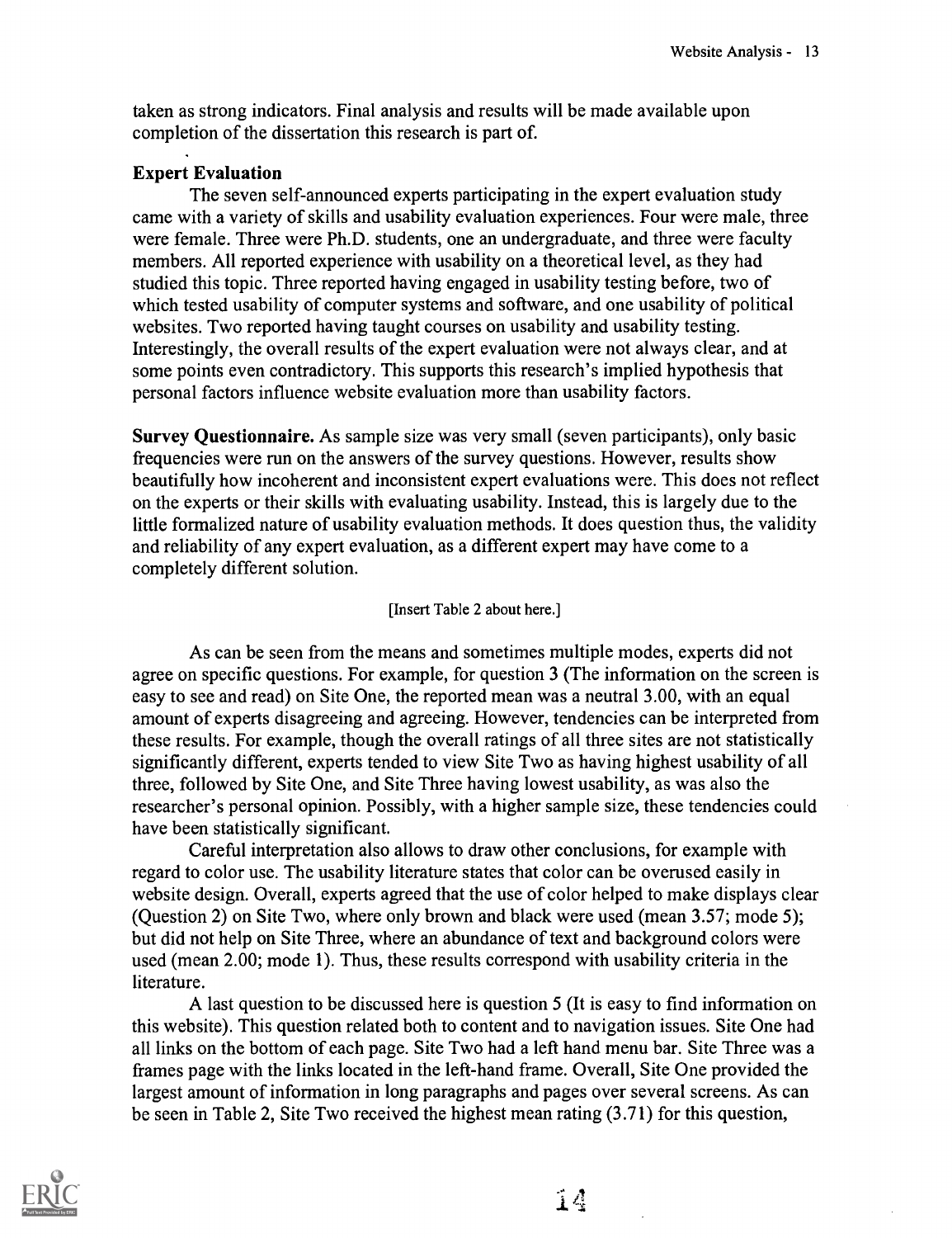with modes along the positive evaluation options. Site Two actually is the closest to standard information providing websites that users may be used to. Site One, which may have been most convenient through the left-hand links that never moved, received the lowest ranking (mean 2.29; mode 1). Despite the length of the pages, Site One actually received a slightly positive rating (mean 3.14; mode 2). This seems to indicate that frames do not have a positive effect on navigation, as a left hand navigation bar fulfills an equal purpose. This also indicates that shorter pages with fewer screens are preferred over longer pages. Both of these indicators correlate with usability criteria defined in the literature (Nielsen 2000).

Thus, a preliminary conclusion from the survey questionnaire states that experts do not agree statistically significant on their evaluation of websites, but in depth analysis reveals that their overall tendencies seem to align themselves with the usability criteria defined in the literature, as was expected.

Evaluation Comments. Experts were also able to make open ended comments below each website evaluation survey. In addition, some volunteered comments in emails. For example, expert 6 supported this research's implied hypothesis without knowing about it by stating, "I find usability testing very emotional and subjective. When I look at a site quickly, often the colours, tone of language and images will set the main attitude towards the site. If I initially respond positively to it, usability issues such as navigation and consistency are not as important." Quite obviously, this expert was speaking as a human user, not as a trained expert when typing these comments.

Though Site Two was called "slightly amateurish" in terms of graphic design by expert 7, it was described as "more professional" by expert 6, who also identified that this site does not "follow suggested HCI standards, such as "get to top" navigation, aids, clicking on the Mesa Verde picture (logo) to take you to the home page, etc." This was also noted by expert 4, who was "surprised" by this. On the other hand, expert 3 thought that this site had "perfectly adequate usability," though he believed that was "undercut by the poor user experience," as he found it difficult to elicit the main purpose of the site.

Navigation comments tended to be intertwined with comments regarding the amount of information provided on a site. For example, regarding Site One, expert 4 states, "The long pages confused me with all the information on one page. It's hard to navigate through different pages. I must learn how to use it before I can use it." This statement, having to learn before successful use, gets to the root of usability literature that states that websites with usability need to be intuitive (Binstock 1999). Expert 1 noted regarding navigation on Site One that "Navigation at bottom of page difficult – have to scroll all the time." Equally, regarding navigation on Site Three, she mentioned that "frames are a pain since horizontal scrolling is required." And expert 3 states that "although one can find the desired information, it takes serious work," mostly due to poor navigation and information overload issues. He noted the same problem of redundant and unnecessary yet incomplete information on Site One, as did expert 4. Expert 7 even mentioned terms from the usability literature in his comments regarding Site One. Specifically, he suggested the designers "should (re)-acquaint themselves with the 'inverted pyramid' principle" which states that more specific information should be located deeper within the site, and asked, "Ever heard about the 'keepit above the fold'

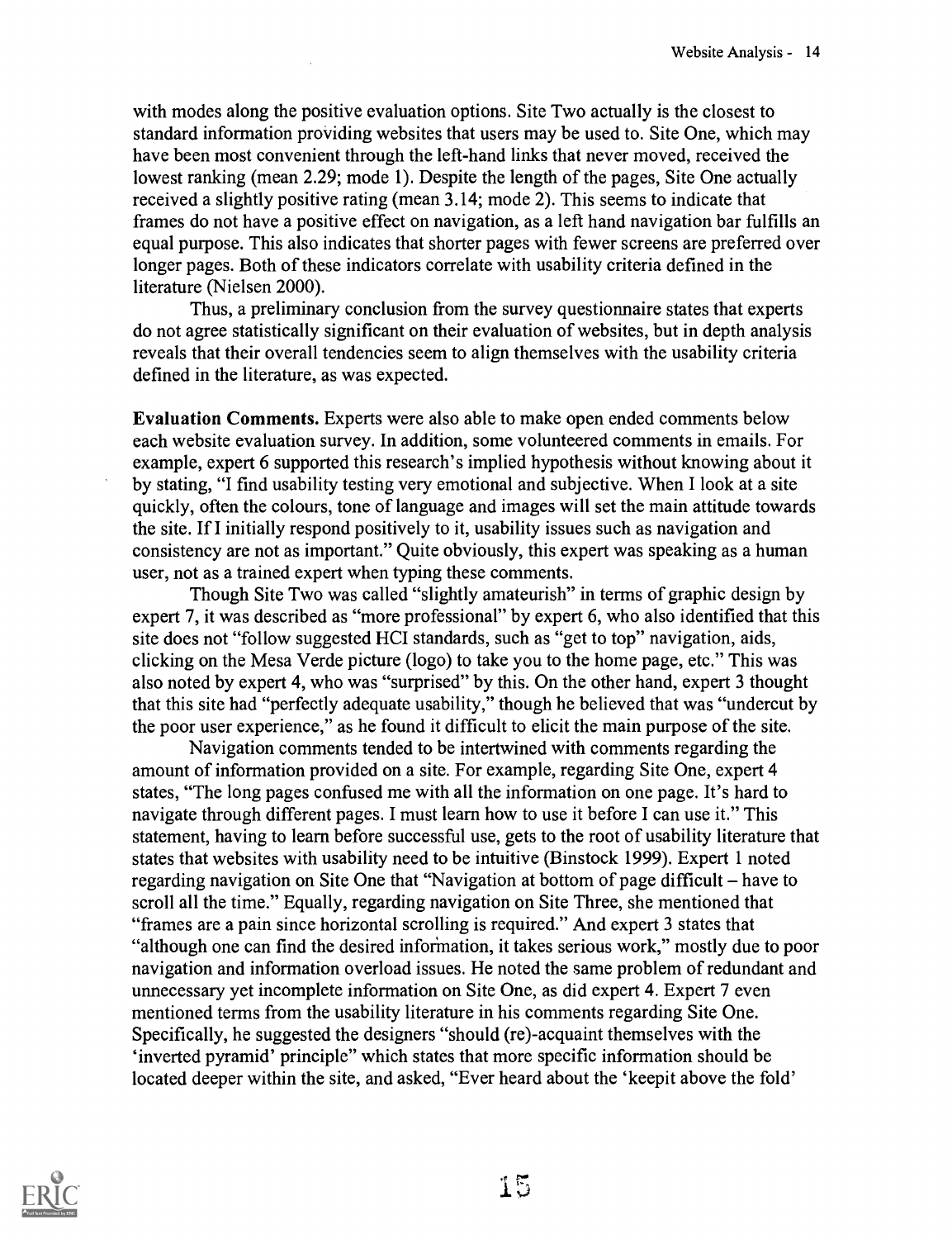principle?" as in a low resolution, only header and image were displayed, requiring scrolling before any information could be obtained at all.

Almost all experts commented on use of color and animation one way or other, at least one noting positively the color schemes on Site One (expert 6), which were mostly standard text and link colors on a white/gray background. Specifically, experts tended to attack Site Three as "very busy...background adds to confusion...red text is hard to read," (expert 4); "too much animation and too much misuse of color" (expert 1); "text hard to read against background colors" (expert 6); simply "terrible!" (expert 3); or "What a dog! Normally, I'd have left a site like this after the first 5-10 sec, never to return!" (expert 7). Expert 3 mentioned the "tacky fire logo on the bottom of the page" on Site One, something those non-expert who found it noted as "fun" and generally positive. The only exception here was expert 2, who thought this site "more technically sophisticated without making any use of flashy graphics." This statement surprised the researcher in particular, as the top frame on Site Three has a green background, and big yellow dollar sign animated (turning) graphics.

Overall then, experts were quite verbal and very open and direct in their comments regarding the three websites. Interestingly, they tended to note negative aspects of websites, and only rarely pointed to positive aspects. Krug (2000) mocks the typical usability evaluator, who finds one thing he or she doesn't like, and generalizes this to all users based on the logic of "I'm a web user, and I don't like it," so others must also not like it. The experts in this usability evaluation test did not fall prey to that mistake, as they repeatedly referred to established usability criteria to support their criticism, and tended to use the proverb "I," rather than generalizing. Though these experts did not agree on all points, overall they provided exactly what was intended, a more formal expert evaluation based mostly on literature defined criteria.

### Non-Expert Evaluation

Eight non-experts participated in the "thinking aloud" non-expert usability evaluation of the three websites. Six of these non-experts were women, two were men. No demographics were assessed. Subjects were instructed on the purpose and procedure of the study. Then, each practiced the "thinking aloud" method by using the university's website. They then looked at the three websites in rotating order. It is important to note that the results reported below are only preliminary results, as full transcription and analysis of audio-recorded "thinking aloud" sessions is not completed at time of writing. Much of the information presented here actually comes from the debriefing interviews and notes the researcher took during the "thinking aloud" tests. As with the expert evaluation above, results should be seen as tendencies.

Visual Cues. As reported above, experts greatly criticized the color schemes on Site Three as being too extreme, colorful, busy, or animated. Interestingly, at least five of the eight non-experts greatly preferred the color scheme of Site Three. It was considered less "boring," "more professional," and "more fun." Two subjects remarked that they did not like the colors on Site Three. When asked to explain further they mentioned the green background of the top frame, stating that they personally disliked green. To them this dislike seemed like enough explanation for rejecting the entire color scheme on this site. One subject remarked favorable upon the brown color used on Site Two, saying, "since

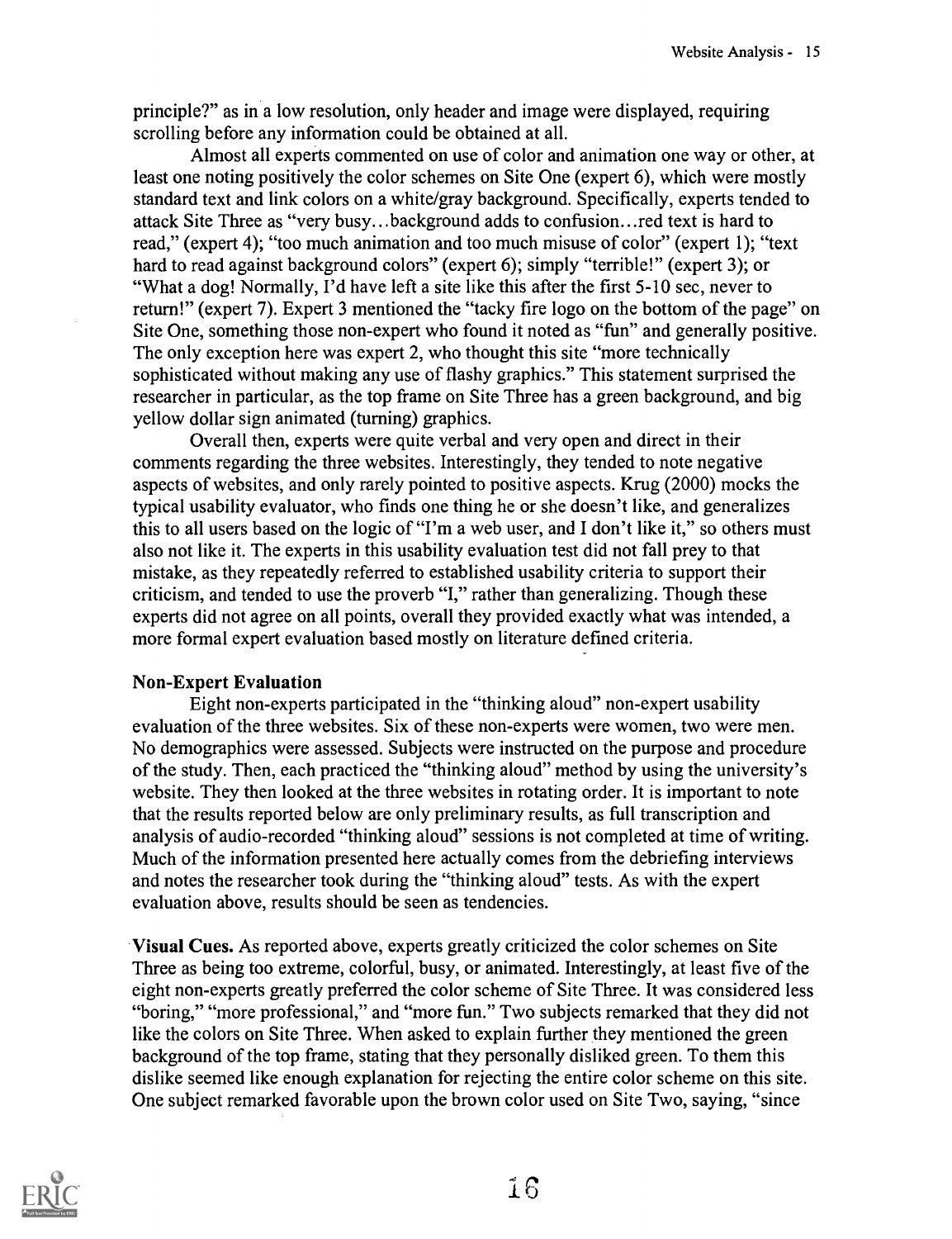this is about an outdoorsy kind of place, it fits." Subjects did not agree on all color questions though. For example, one subject stated he did not like the red text, while another stated specifically that the red text was "neat." Obviously, personal preference plays an important part here.

For the most part, subjects also liked animation. They tended to note moving advertisements immediately without finding disturbance by them. One subject noted that the turning dollar signs on Site Three distracted him, but three subjects particularly liked them. Animation could also be found within each site: a burning camp fire at the bottom of one page in Site One, animated cartoon characters at the bottom of one page in Site Two, and page-turning books on one page in Site Three. All subjects saw the pageturning books and immediately felt compelled to click on these icons because of their movement. They continued to like the icons after nothing happened, though some reported slight frustration or annoyance because the link did not seem to work. [Note: This link links the page to itself and thus, nothing changes on the screen.] Reactions to the other animated icons was similar. Subjects were not disturbed by them. Typical reactions were, "Oh, cool!" followed by an attempt to click on the icon. These reactions are distinctly different from expert reactions reported above.

The last visual cues to be discussed here concern link colors. Nielsen (2000) recommends to use standard link colors, such as blue for a regular link, and purple for a visited link. These colors were used on Site One. Links on Site Two were black and underlined on the main pages, and brown and not underlined on the menu bar. The only exceptions were links on the menu bar identified with yellow stars. On Site Three, menu links were aqua, while links in the main pages were also standard color. Three subjects remarked on their inability to tell which link they had already visited. An example from Site Two: "Did I already go here? I think so. No. Yeah I did. [clicks on it] I think so. [clicks on back]. I've seen this page before." [Note: Actually, the subject had not been on the page before.] Likewise, three subjects specifically mentioned that they liked being able to tell which link they'd already visited. The fact that links were not underlined in the menu bar on Site Two did not seem to bother any subject. The fact that menu bar links did not change color bothered subjects on Site Two, but not on Site Three. Overall, subjects liked Site Three best visually.

Navigation Issues. Subjects navigated through the sites fairly easily, using the side menu bar or bottom links. Only one subject noticed that on Site Two, the side menu links were provided at the bottom of each page in small font. This subject remarked on this additional option favorable, stating that "Oh, that's good." When asked to expand on that during the interview he stated that he found it bothersome having to scroll back up to the top in order to click on a link, and this was more convenient. Interestingly, none of the subjects mentioned missing a "top" link that would allow upwards motion through the page.

Several subjects made comments about not finding what they expected when clicking on certain links. This was particularly the case with the "breaking news" link on Site Two. "I guess this is/would be news to them," two subjects echoed each other unknowingly when finding honors information on the "breaking news" page.

When confronted with long pages of text, subjects tended to scroll down these pages with increasing speed. Yet, only two subjects ever stopped scrolling before

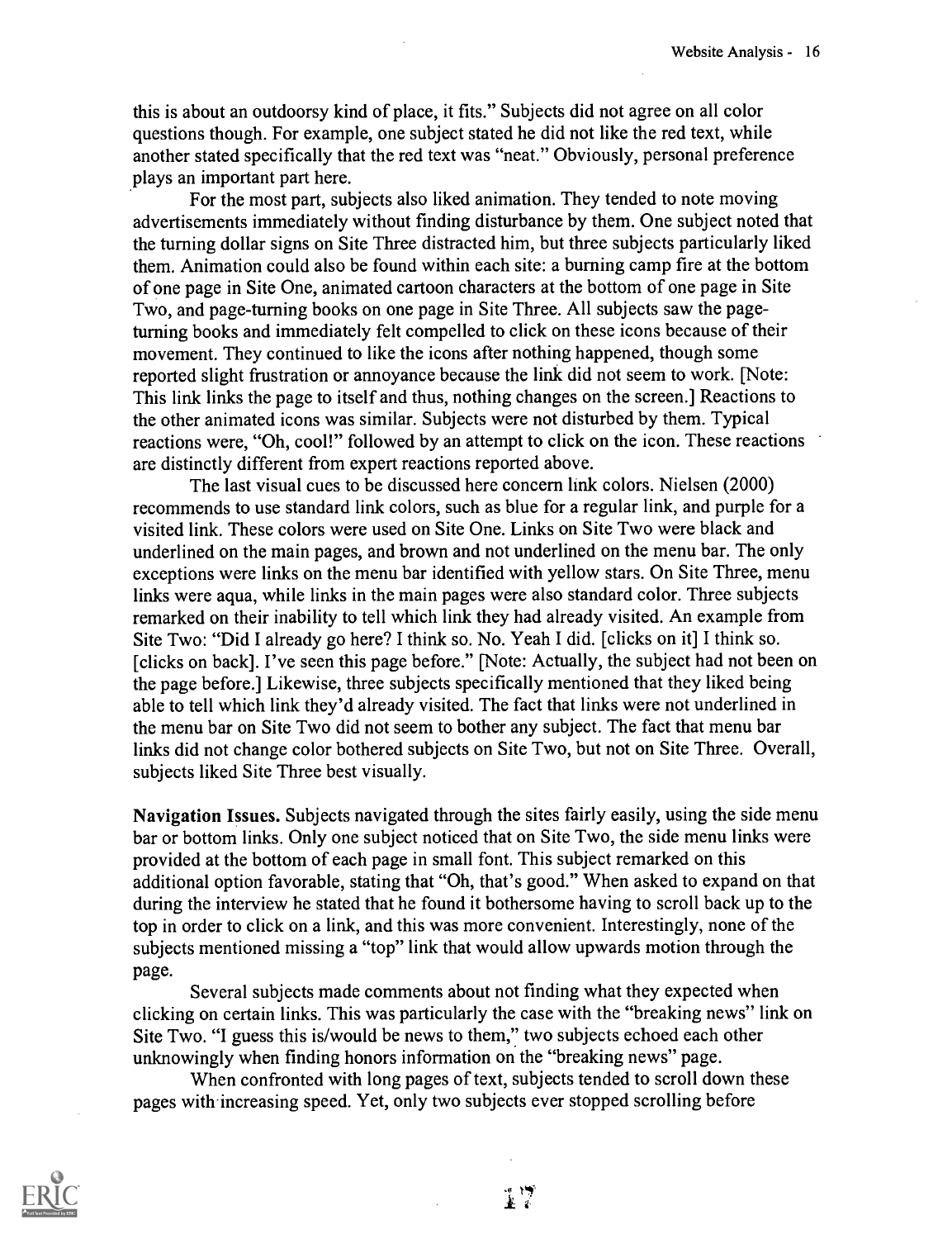reaching the bottom of the page before clicking on "back." This might have been due to the laboratory situation. Overall, subjects liked Site One or Three best for navigation.

Content Evaluation. Evaluation of content was difficult to assess for subjects. Those who were interested in the topic spent significantly longer on each site than those who were not. Those who were interested also tended to read some of the text, while others looked mostly at pictures. This supports the notion that websites have to relate to users to keep their attention and supports the decision to use three categories of sites for the main research that will follow these pilot studies. Overall, subjects felt overwhelmed by the amount of information displayed on all three sites. Several pointed to tables or brief paragraphs and made comments such as, "Yeah see, that's what I like." In debriefing interviews, several metioned that they surely would have read more about these things if only they had been interested. However, even those subjects who were initially interested in the topic suffered from information overload while often being unable to find specific information they were looking for. Five subjects made statements that if they were to write a paper or report on this topic, Site One would probably be most helpful.

Cognitive and Emotional Needs. Cognitive and emotional needs and motivations played into website use and evaluation in several ways. One subject in particular kept interrupting her own "thinking aloud" session, turning to the researcher and saying things such as, "If the site doesn't catch my interest right away, I move on." And "If it doesn't relate to me I go right past it." This subject also said in her debriefing interview, "If these sites had been about shopping, at least they would have been about something important." Clearly, the subject had no motivation other than the research situation that kept her moving through the websites.

However, especially those subjects who reported an interest in outdoor activities and hiking seemed to develop certain information needs and begin searching for answers throughout the website. One subject in particular began clicking through Site Three rapidly, muttering comments such as, "Hm. Naw, that's not it. Hm. Okay, no, oh, that's interesting. [upon noticing a link to an audio file of Hilary Clinton speaking on Mesa Verde] Hm." Asked later about this episode the subject reported that she had wanted to find out information about a certain trail that she remembered reading about on an earlier site she evaluated, but she couldn't find it. Clearly, goal oriented navigation differs from general browsing, which is supported by the literature.

### Overall Discussion

The purpose of this research was to connect usability research and theories such as uses and gratifications to find out how and why users evaluate and use websites as they do. The studies presented above have to be analyzed much more in detail before certain conclusions can be drawn. However, it can be observed that in many instances, expert and non-expert evaluations of websites differed. This is particularly so in the overall evaluation of Site Three, which experts liked least, and overall, non-experts liked most.

Relevance of the website topic seems an important predictor or indicator to their movement throughout the site. Without interest, needs seem to mostly center around looking at pretty pictures and moving off the site fast. With interest, needs can be created by the content of the website.

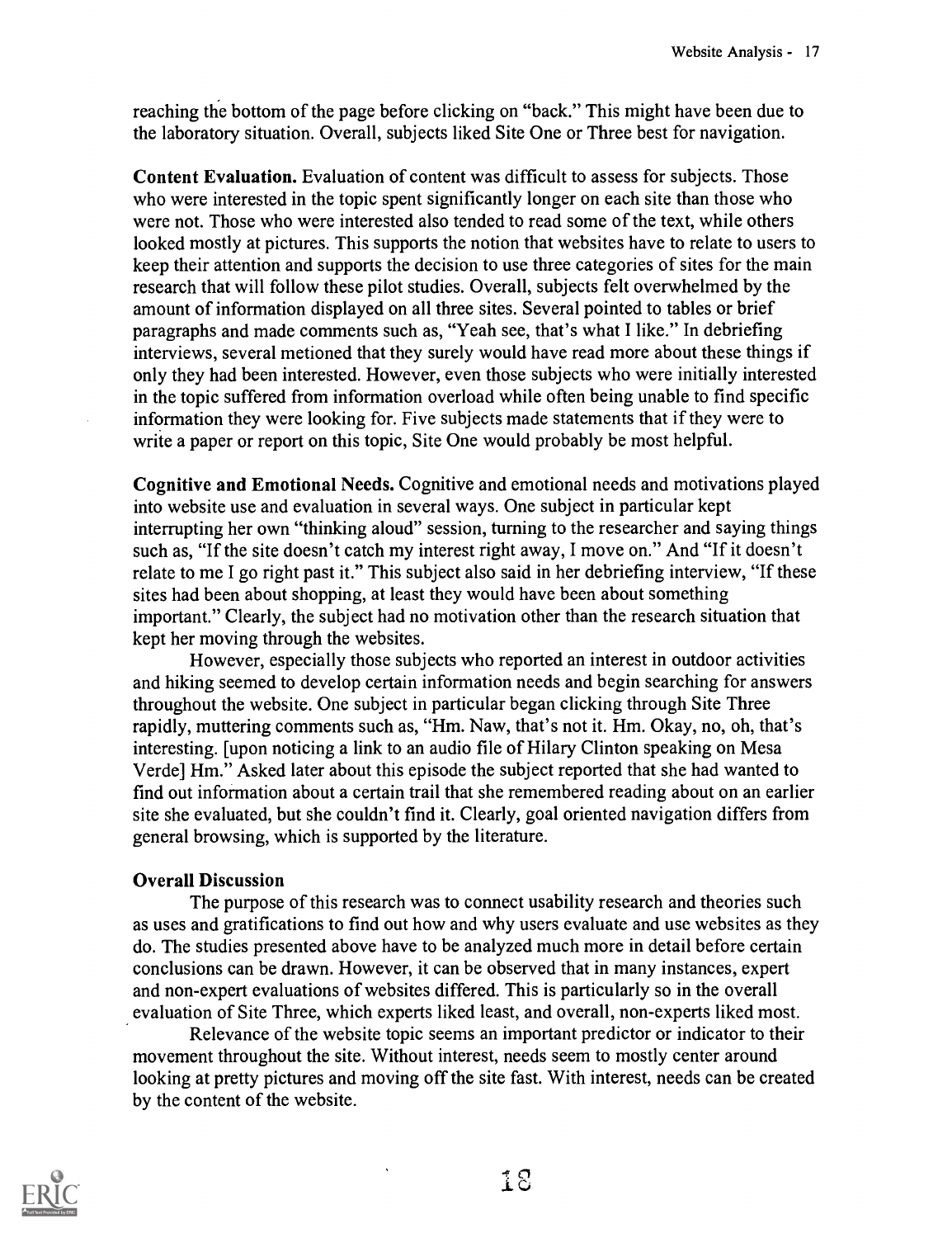### References

- 1. Airken, L. M., & Mardegan, K. J. (2000). "Thinking aloud": data collection in the natural setting. Western Journal of Nursing Research, 22 (7), 841-853.
- 2. Atkinson, M., Kydd, C. (1997). Individual characteristics associated with world wise web use: An empirical study of playfulness and motivation. The DATA BASE for Advances in Information Systems, 28 (2), 53-61.
- 3. Bailey, R. W., Allan, R. W., & Raiello, P. (1992). Usability testing vs. heuristic evaluation: A head-to-head comparison. Proceedings of the Human Factors Society 36yh Annual Meeting, Monterey, 409-413.
- 4. Ball-Rokeach, S. J., & DeFleur, M. L. (1976). A dependency model of mass-media effects. Communication Research, 3, 3-21.
- 5. Blumler, J. G. (1979). The role of theory in uses and gratifications studies. Communication Research, 6, 9-36.
- 6. Blumler, J. G., & Katz, E. (Eds.) (1974). The uses of mass communications. Current perspectives on gratifications research. Beverly Hills, CA: Sage Publications.
- 7. Boren, M. T. (1999). Conducting verbal protocols in usability testing: Theory and practice. Ph.D. dissertation, Univ. Washington, Seattle, WA.
- 8. Boren, M. T., & Ramey, J. (2000). Thinking aloud: Reconciling theory and practice. IEEE Transactions on Professional Communication, 43 (3), 261-278.
- 9. Bowers, V., & Snyder, H. (1990). Concurrent versus retrospective verbal protocols for comparing window usability. Proceedings of the Human Factors Society, 34<sup>th</sup> Annual Meeting, Orlando, 1270-1274.
- 10. Brooke, J. (1996). SUS: A 'Quick and Dirty' usability scale. In P. W. Jordan, B. Thomas, B. A. Weerdmeester, & I. L. McClelland (Eds.), Usability evaluation in industry (pp. 189-194). London: Taylor & Francis.
- 11. Bryant, J., & Zillman, D. (1984). Using television to alleviate boredom and stress. Journal of Broadcasting, 28, 1-20.
- 12. Buur, J., & Bagger, K. (1999). Replacing usability testing with user dialogue. Communications of the ACM, 42 (5), 63-??.
- 13. Cochenor, J. J., et al. (1996). Image maps on the world wide web: The uses and limitations. Proceedings of Selected Research and Development Presentations at the 1996 National Convention of the Association for Educational Communications and Technology, Indianapolis, IN.
- 14. Condon, S. (1986). The discourse functions of OK. Semiotica, 60 (1/2), 73-101.
- 15. D'Ambra, J., & Rice R. E. (2001). Emerging factors in user evaluation of the world wide web. Information and Management, 38, 373-384.
- 16. Deffner, G. (1990). Verbal protocols as a research tool in human factors [symposium abstract]. Proceedings of the Human Factors Society, 34<sup>th</sup> Annual Meeting, Orlando, 1263-1264.
- 17. DeFleur, M. L., & Ball Rokeach, S. J., (1982). Theories of mass communicaton. New York: Longman.
- 18. DeFleur, M. L., & Ball-Rokeach, S. J. (1989). Theories of mass communication. New York: Longman.
- 19. Dimmick, J., Kline, S., & Stafford, L. (2000). The gratification niches of personal email and the telephone. Communication Research, 2 (2), 227-248.

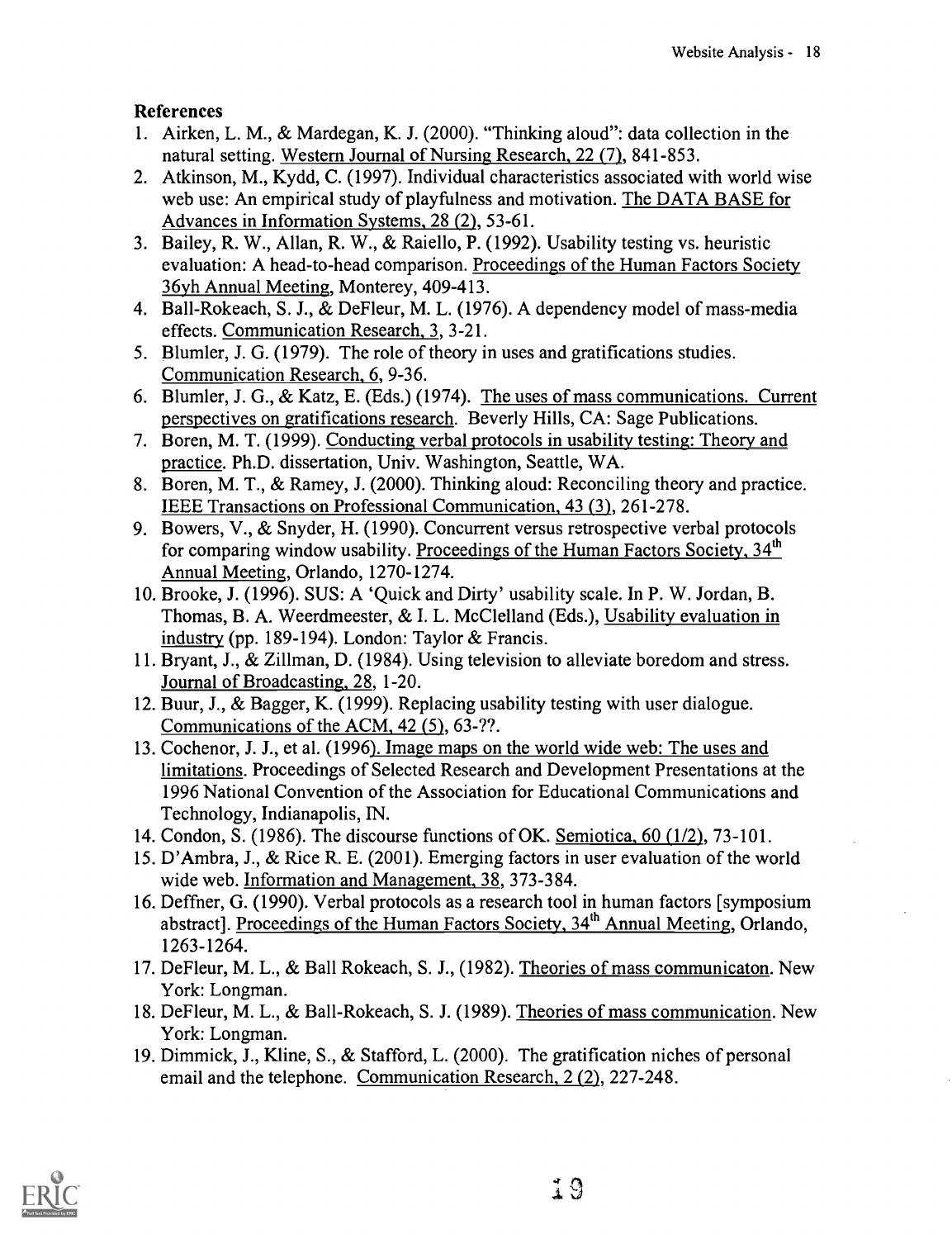- 20. Drummond, K., & Hopper, R. (1993). Some uses of Yeah. Research on Language and Social Interaction, 26 (2), 203-212.
- 21. Ebersole, S. (2000). Uses and gratifications of the web among students. Journal of Computer-Mediated Communication, 6 (1). Available online at http://www.ascusc.org/jcmc/vol6/issue1/ebersole.html
- 22. Eighmey, J. (1997). Profiling user responses to commercial web sites. Journal of Advertising Research, 37 (3), 59-66.
- 23. Eighmey, J., & McCord, L. (1998). Adding value in the information age: uses and gratifications of sites on the world wide web. Journal of Business Research, 41 (3), 187-194.
- 24. Elliot, P. (1974). Uses and gratifictions research: A critique and a sociological alternative. In J. G. Blumler and E. Katz, (Eds.), The uses of mass communications. Current perspectives on gratifications research. Beverly Hills, CA: Sage Publications.
- 25. Ericsson, K. A., & Simon, H. A. (1980). Verbal reports as data. Psychological Review, 87 (3), 215-251.
- 26. Ericsson, K. A., & Simon, H. A. (1993). Protocol analysis: Verbal reports as data. Cambridge, MA: MIT Press.
- 27. Fidler, E. J. (1983). The reliability and validity of concurrent, retrospective, and interpretive verbal reports: an experimental study. In P. Humphreys, 0. Svenson, & A. Vari (Eds.), Analysing and aiding decision processes, (pp. 429-440). Amsterdam: North-Holland.
- 28. Fortner, R. S. (1995). Excommunication in the information society. Critical Studies in Mass Communication, 12, 133-154.
- 29. Galloway, J. J., & Meek, F. L. (1981). Audience uses and gratifications: An expectancy model. Communication Research, 8, 435-449.
- 30. Gelderman, M. (1998). The relation between user satisfaction, usage of information systems and performance. Information and Management, 34 (1), 11-18.
- 31. Georgia Tech (1998). WWW user survey. Available online at http://www.cc.gatech.edulgvu/user surveys/
- 32. Goodhue, D., Klein, B., & March, S. (2000). User evaluations of IS as surrogates for objective performance. Information and Management, 38 (2), 87-101.
- 33. Hunter, C. D. (2001). The uses and gratifications of the world wide web. Available online at http://www.asc.upenn.edu/usr/chunter/webuses.html
- 34. Jordan, P. W. (2000). Designing pleasurable products. An introduction to the new human factors. London: Taylor & Francis.
- 35. Jorgensen, A. H. (1989). Using the thinking-aloud method in system development. In G. Salvendy and M. J. Smith (Eds.), Designing and using human-computer interfaces and knowledge based systems, (pp. 743-750). Amsterdam: Elsevier.
- 36. Katz, E., Blumler, J. G., & Gurevitch, M. (1974). Utilization of mass communication by the individual. In J. G. Blumler and E. Katz, (Eds.), The uses of mass communications. Current perspectives on gratifications research. Beverly Hills, CA: Sage Publications.
- 37. Katz, E., Gurevitch, M., & Haas, H. (1973). On the use of the mass media for important things. American Sociological Review, 38, 164-181.

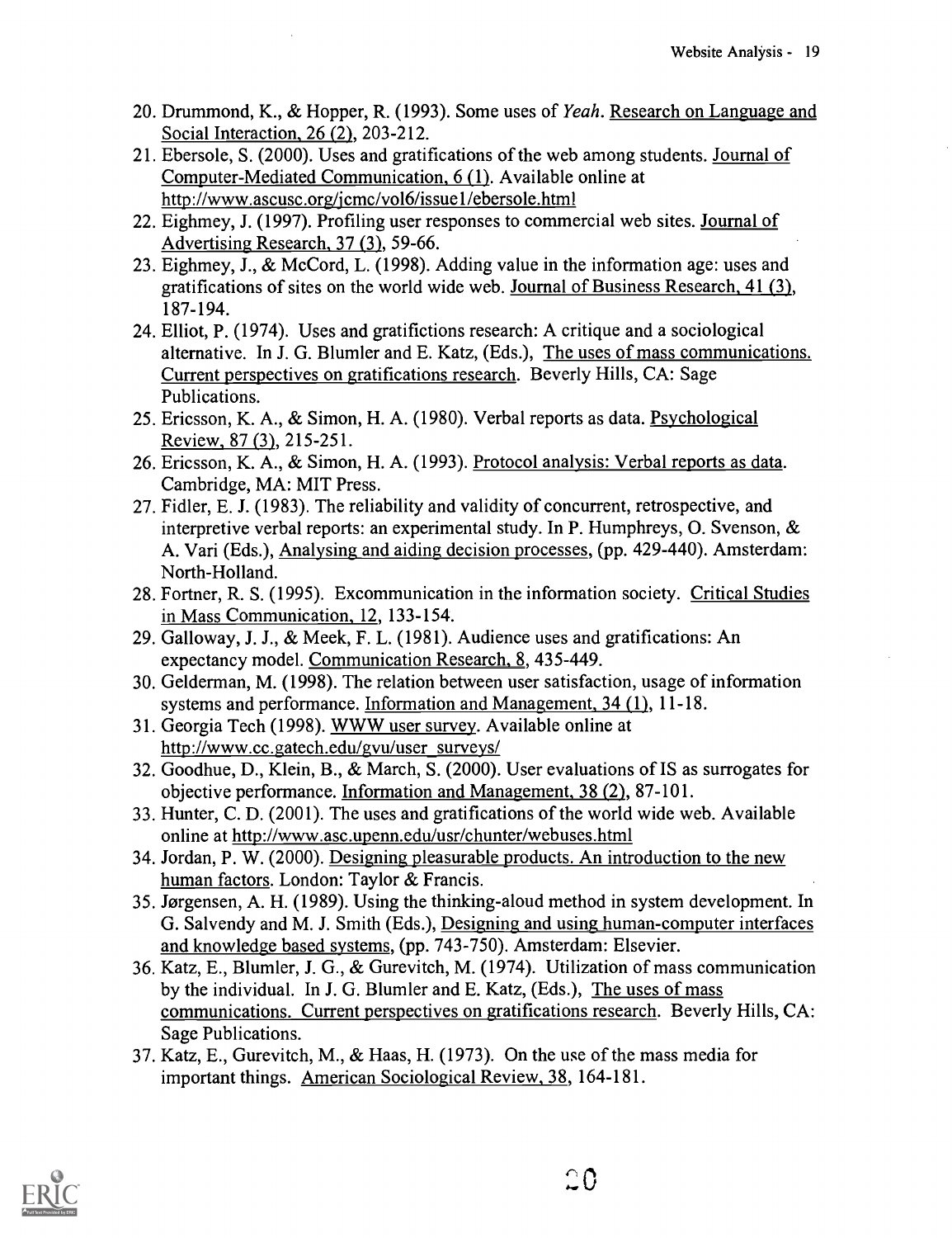- 38. Krug, S. (2000). Don't make me think!: a common sense approach to web usability. Indianapolis, IN: Que.
- 39. Laswell, H. D. (1948). The structure and function of communications in society. In L. Bryson (Ed.), The communication of ideas. New York: Harper.
- 40. Latour, B. (1991). Technology is society made durable. In J. Law (Ed.), A sociology of monsters: Essays on power, technology & domination, 103-131. London: Ruledge.
- 41. Lewis, C. (1982). Using the 'thinking-aloud' method in cognitive interface design. Research Report RC-9265, IBM T. J. Watson Research Center, Yorktown Heights, NY, USA.
- 42. Lewis, C. S. (1960). The four loves. London: Fount.
- 43. Lewis, J. R. (1994). Sample sizes for usability studies Additional considerations. Human Factors 36 (2), 368-378.
- 44. Lin, C. A. (1996). Looking back: the contribution of Blumler and Katz's 'Uses of mass communication' to communication research. Journal of Broadcasting & Electronic Media, 40 (4), 574-581.
- 45. Lindroos, K. (1997). Use quality and the world wide web. Information and Software Technology, 39, 827-836.
- 46. Littlejohn, S. W. (1992). Theories of human communication  $(4<sup>th</sup> Edition)$ . Belmont, CA: Wadsworth.
- 47. Lometti, G. E., Reeves, B., & Bybee, C. R. (1977). Investigating the assumptions of uses and gratifications research. Communication Research, 4, 321-338.
- 48. Markus, M. K. (1987). Toward a 'critical mass' theory of interactive media: Universal access, interdependence and diffusion. Communication Research, 14, 491- 511.
- 49. Massey, K. B. (1995). Analyzing the uses and gratifications concept of audience activity with a qualitative approach: media encounters during the 1989 Loma Prieta earthquake disaster. Journal of Broadcasting & Electronic Media, 39, 328-342.
- 50. Mathiesona, K., & Keil, M. (1998). Beyond the interface: ease of use and task/technology fit. Information and management 34 (4), 221-230.
- 51. Mings, S. (1997). Uses and gratifications of online newspapers: A preliminary study. Electronic Journal of Communication, 7 (3).
- 52. Morris, M., & Ogan, C. (1996). The Internet as a mass medium. Journal of Communication, 46 (1)Journal of Communication, 46 (1), 39-50.
- 53. Nielsen, J. (1992a). Evaluating the thinking aloud technique for use by computer scientists. In H. R. Hartson and D. Hix (Eds.), Advances in human-computer interaction, Vol. 3, (pp. 69-82). Norwood, NJ: Ablex.
- 54. Nielsen, J. (1993). Usability Engineering. Boston, MA: AP Professional.
- 55. Nielsen, J. (1994). Estimating the number of subjects needed for a thinking aloud test. International Journal of Human-Computer Studies, 41, 385-397.
- 56. Nisbett, R. E., & Wilson, T. D. (1977). Telling more than we can know: Verbal reports on mental processes. Psychological Review, 84, 231-259.
- 57. Nordstrom, M. A. (2001). Assessment of web site effectiveness. Available online at http://personal.bgsu.edu/-nordstr/webassess.htm

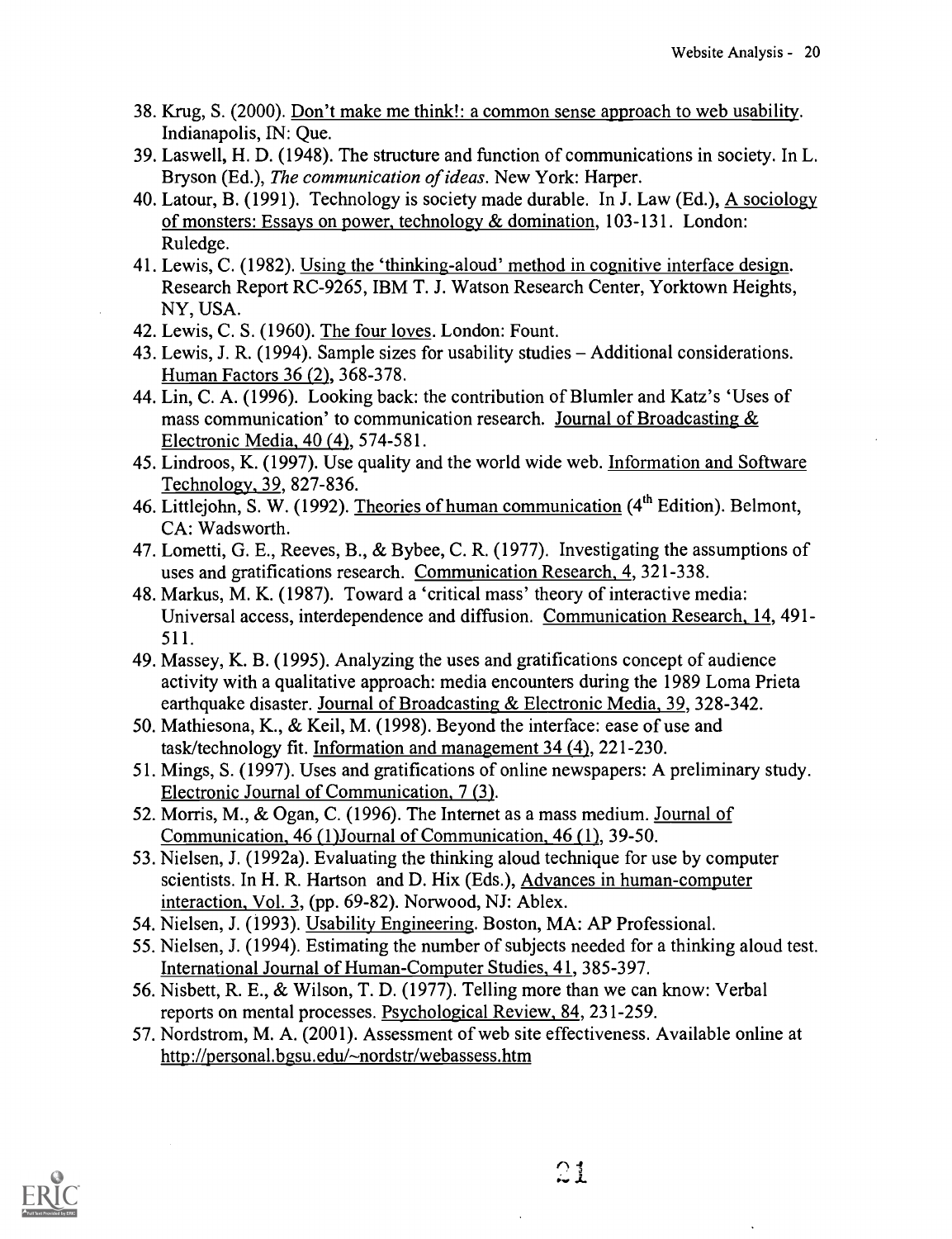- 58. Palmgreen, P. (1984). Uses and gratifications: A theoretical perspective. In R. N. Bostrom & B. H. Westley (Eds.). Communication Yearbook 8, (pp. 20-55). Newbury Park, CA: Sage.
- 59. Pinch, T. F. & Bijker, W. E. (1987). The social construction of facts and artifacts: Or how the sociology of science and the sociology of technology might benefit each other. In W. E. Bijker, T. P. Hughes & T. F. Pinch (Eds.) The social construction of technological systems: New directions in the sociology & history of technology (17- 50). Cambridge, Massachusetts: MIT Press.
- 60. Rainie, L. (2001, September 15). How Americans used the Internet after the terrorist attack. Pew Internet and American life project, available online at http://www.pewinternet.org/reports/toc.asp?Report=45.
- 61. Rainie, L., & Kalsnes, B. (2001). The commons of the tragedy. Available online at http://www.pewinternet.org
- 62. Ransdell, S. (1995). Generating thinking-aloud protocols: impact on the narrative writing of college students. American Journal of Psychology, 108 (1), 89-98.
- 63. Ravden, S. J., & Johnson, G. I. (1989). Evaluating usability of human-computer interfaces: A practical method. Chichester: Ellis Horwood.
- 64. Rosengren, K. E. (1974). Uses and gratifications: A paradigm outlined. In J. G. Blumler and E. Katz, (Eds.), The uses of mass communications. Current perspectives on gratifications research. Beverly Hills, CA: Sage Publications.
- 65. Rowe, H. (1985). The "thinking-aloud" methodology. In R. J. Sternberg (Ed.), Problem solving and intelligence, (pp. 99-117). Hillsdale, NJ: Erlbaum.
- 66. Rubin, A. M. (1994). Media uses and effects: A uses-and-gratifications perspective. In J. Bryant and D. Zillmann (Eds.), Media effects: Advances in theory and research, (pp. 417-436). Hillsdale, NJ: Erlbaum.
- 67. Rubin, J. (1994). Handbook of usability testing: how to plan, design and conduct effective tests. New York: John Wiley & Sons.
- 68. Ruggiero, T. E. (2000). Uses and gratifications theory in the  $21<sup>st</sup>$  century. Mass Communication and Society, 3 (1), 3-36.
- 69. Russo, J. E., Johnson, E. J., & Stephens, D. L. (1989). The validity of verbal protocols. Memory & Cognition, 17, 759-769.
- 70. Sienot, M. (1997). Pretesting web sites: a comparison between the think-aloud and the plus-minus method. Journal of Business and Technical Communication, 11, 469- 483.
- 71. Smagorinsky, P. (1989). The reliability and validity of protocol analyses. Written Communication, 6, 463-479.
- 72. Swanson, D. L. (1977). The uses and misuses of uses and gratifications. Human Communication Research, 3, 214-221.
- 73. Tan, A. (1985). Mass communication theoris and research. New York: John Wiley & Sons.
- 74. Tiger, L. (1992). The pursuit of pleasure. Boston: Little, Brown & Company.
- 75. Van Waes, L. (2000). Thinking aloud as a method for testing the usability of websites: the influence of task variation on the evaluation of hypertext. IEEE Transactions on Professional Communication, 43 (3), 279-291.
- 76. Virzi, R. A. (1990). Streamlining the design process: Running fewer subjects. Proceedings of the Human Factors society 34<sup>th</sup> Annual Meeting, (pp. 291-294). Orlando, FL, 8-12 October.

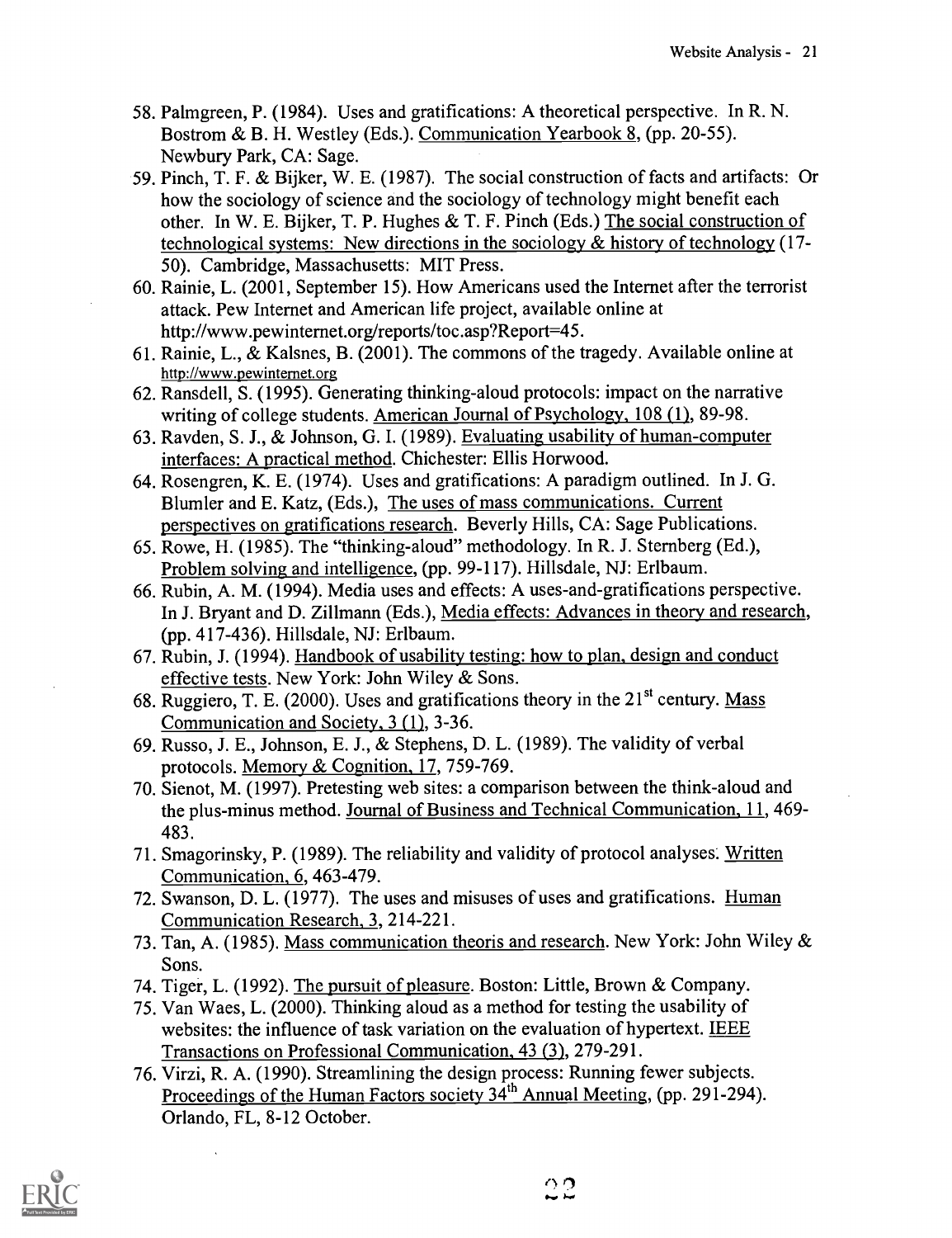- 77. Virzi, R. A. (1992). Refining the test phase of usability evaluation: how many subjects is enough? Human Factors, 34 (4), 457-468.
- 78. Virzi, R. A., Sorce, J. F., & Herbert, L. B. (1993). A comparison of three usability evaluation methods: heuristic, think-aloud, and performance testing. Proceedings of the Human Factors and Ergonomics Society, 37<sup>rd</sup> Annual Meeting (Santa Monica: HFES), 300-303.
- 79. Walker, J. R., & Bellamy, Jr., R. V. (1991). Gratifications of grazing: an exploratory study of remote control use. Journalism and Mass Communication Quarterly, 68 (3), 422-431.
- 80. Wichansky, A. M. (2000). Usability testing in 2000 and beyond. Ergonomics, 43 (7), 998-1006.
- 81. Williams, F., Phillips, A. F., & Lum, P. (1985). Gratifications associated with new communication technologies. In Rosengren, K. E., Wenner, L., & Palmgreen, P., Media gratifications research, pp. 241-254. Beverly Hills, CA: Sage.
- 82. Wyman, S. K., McClure, C. R., Beachboard, J. B., & Eschenfelder, K. R. (1997). User and system-based quality criteria for evaluating information resources and services available from federal websites: Final Report. Research report available from sponsoring agency, OCLC Online Comupter Library Center, Inc., Dublin, OH [BBB03546].

### Websites used/quoted in footnotes

- 1. http://www.maximumsoft.com/ (To download the WebCopier)
- 2. http://www.pewinternet.org/reports/chart.asp?img=6 internet activities.jpg (For an overview table of Amercian's Internet activities)
- 3. http://www.mesa.verde.national-park.com/ (Mesa Verde Site One used)
- 4. http://www.visitmesaverde.com/index.htm (Mesa Verde Site Two used)
- 5. http://www.mesaverdetours.com/ (Mesa Verde Site Three used)
- 6. http://aoir.org (Association of Internet Researchers' homepage)
- 7. http://www.aoir.org/mailman/listinfo/air-1 (Association of Internet Researchers' listserve archive)

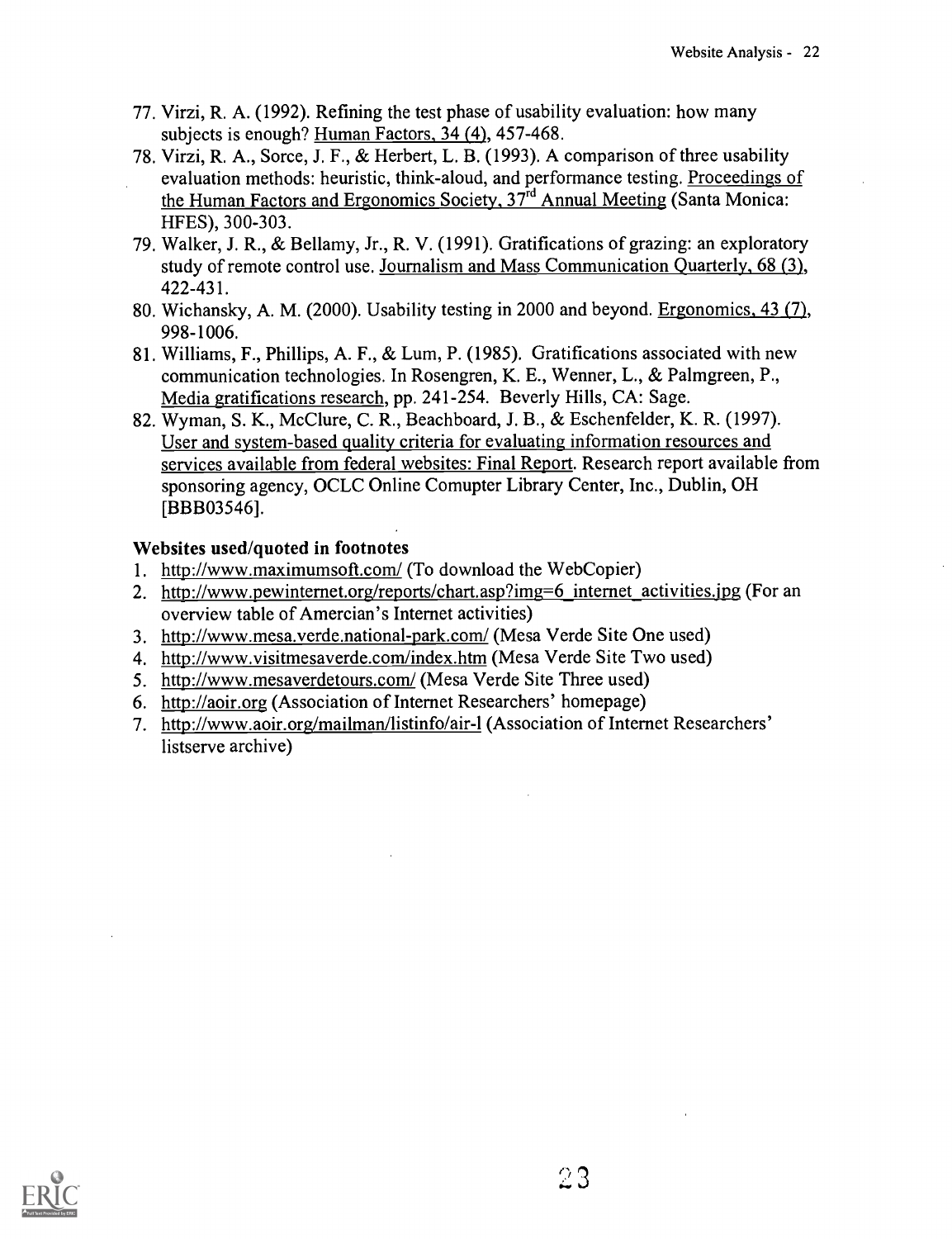### Appendix

### Researcher address & information

Date

Dear participant,

Thank you for providing your expertise in evaluating the usability of websites.

Attached you will find three identical sheets that should be used for evaluating the websites. The only difference on the sheets are the URLs for three different websites, all providing information on Mesa Verde in Colorado.

You do not have to evaluate all three sites, but it would help me most if you did.

Recommended steps:

- 1. At the bottom of this sheet, please provide a brief explanation why you have expertise to evaluate usability of websites.
- 2. Turn to the first evaluation sheet and type in the first URL into your web browser.
- 3. Take no more than 10 minutes maximum to click through the website.
- 4. Apply your own personal evaluation criteria, and please pay attention to navigation, content and consistency issues.
- 5. Check off the 10 questions on the sheet according to the scale provided.
- 6. Feel free to add personal comments in the space provided at the bottom of each sheet.
- 7. On the scale provided (7-point Likert scale), please rank your overall evaluation of this website.
- 8. If you wish to help more and invest more time, please repeat this process (Step 2-7) for the second and third sheet/URL provided.

Thank you so much!

Please address all questions to Researcher name and email.

Name (optional):

Your experience/expertise with website evaluation and usability issues:

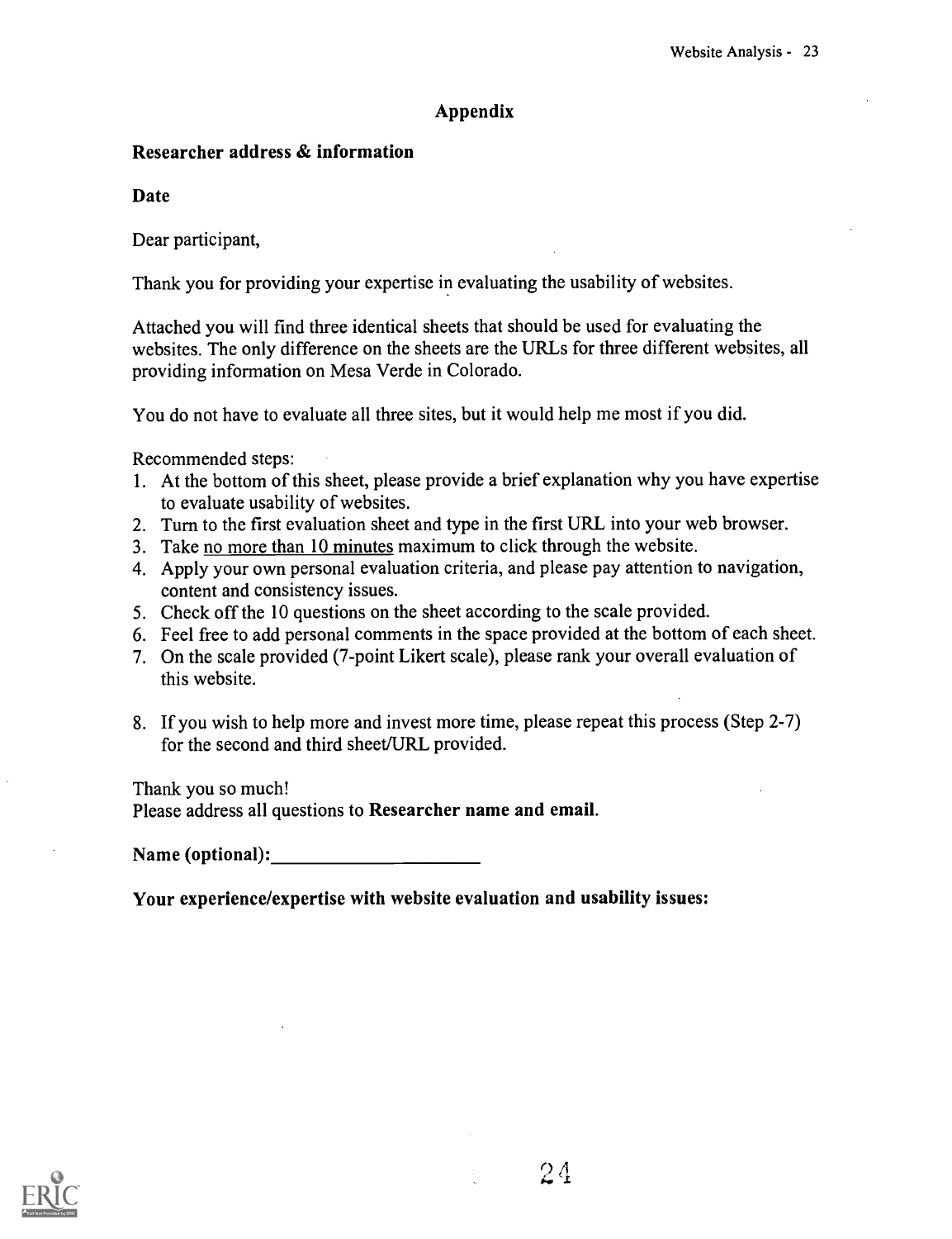### URL Website address after uploading of saved websites

1 – strongly disagree  $2 -$  disagree  $3 -$  neutral  $4 -$  agree  $5 -$  strongly agree

|     | Please circle the appropriate number.                                                      |   |                |   |   |   |
|-----|--------------------------------------------------------------------------------------------|---|----------------|---|---|---|
| 1.  | Information appears to be organized logically on the screen                                |   | $\mathbf{2}$   | 3 | 4 | 5 |
| 2.  | The use of color helps to make the displays clear                                          |   | $\overline{2}$ | 3 | 4 | 5 |
| 3.  | The information on the screen is easy to see and read                                      |   | $\overline{2}$ | 3 | 4 | 5 |
| 4.  | Overall, screens appear uncluttered                                                        |   | $\overline{2}$ | 3 | 4 | 5 |
| 5.  | It is easy to find desired information in this website                                     |   | 2              | 3 | 4 | 5 |
| 6.  | Overall, the website is easy to use                                                        |   | $\overline{2}$ | 3 | 4 | 5 |
| 7.  | The method of selecting options (e.g. from a menu) is<br>consistent throughout the website |   | $\overline{2}$ | 3 | 4 | 5 |
| 8.  | From the user's point of view, the content of the website is<br>complete                   |   | 2              | 3 | 4 | 5 |
| 9.  | From the user's point of view, the website is well and clearly<br>organized                | 1 | $\overline{2}$ | 3 | 4 | 5 |
| 10. | Overall, the website is inconsistent                                                       |   | 2              | 3 |   | 5 |

### Evaluation comments:

Overall, I would rate the usability of this website (please circle):

| No<br>usability |   | Neutral |   |  |  |  | Highest<br><b>Usability</b> |  |
|-----------------|---|---------|---|--|--|--|-----------------------------|--|
|                 | ◠ | ∼<br>-  | Δ |  |  |  | −                           |  |

Note: The same sheet was provided two more times with the different website URLs. The order of the websites was rotated.

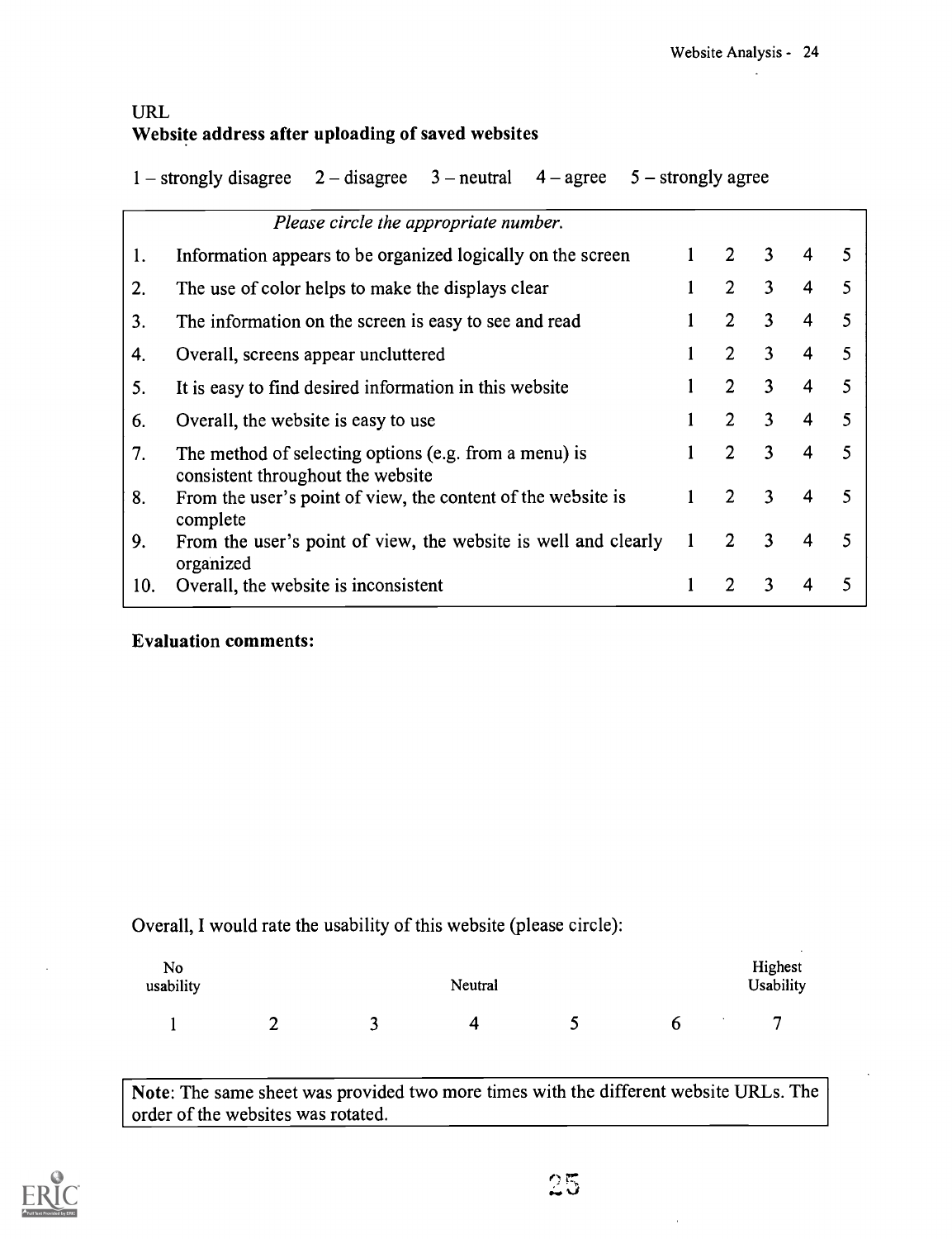$\sim 10^{-1}$ 

| <b>Uses and Gratifications</b><br><b>Theory</b>                                                                                                                                                 | <b>Dependency Theory</b>  | <b>Theory of Pleasurability</b> |
|-------------------------------------------------------------------------------------------------------------------------------------------------------------------------------------------------|---------------------------|---------------------------------|
| Cognitive needs                                                                                                                                                                                 | Cognitive effects         | Psycho-pleasure                 |
| Affective needs                                                                                                                                                                                 | Affective effects         | Physio-pleasure                 |
| Personal integrative needs                                                                                                                                                                      |                           | Ideo-pleasure                   |
| Social integrative needs                                                                                                                                                                        | <b>Behavioral effects</b> | Socio-pleasure                  |
| Note: This matrix does not presume to equate the needs, effects and pleasures aligned<br>horizontally. Instead, they are aligned to visualize similarities between the different<br>approaches. |                           |                                 |



 $\mathcal{L}^{\text{max}}_{\text{max}}$ 

 $\sim$   $\sim$ 

 $\mathcal{L}_{\mathcal{A}}$ 

 $\sim 10^{-11}$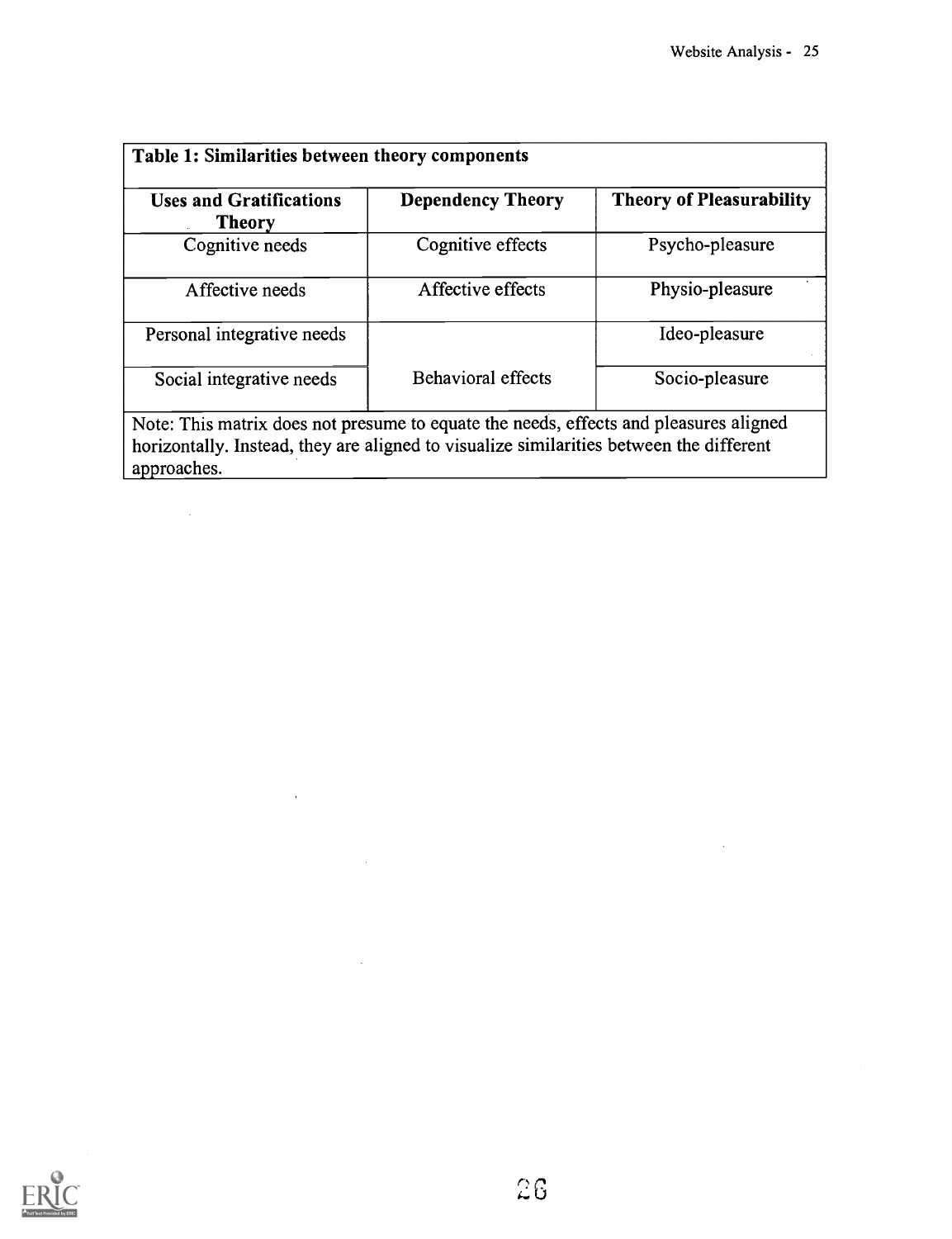$\mathbf{r}$ 

| Table 2   |                                                                           |                                                                       |      |                                               |      |                |  |  |
|-----------|---------------------------------------------------------------------------|-----------------------------------------------------------------------|------|-----------------------------------------------|------|----------------|--|--|
|           | <b>Expert Evaluation of Websites - Basic Frequencies</b>                  |                                                                       |      |                                               |      |                |  |  |
|           | <b>Site Two</b><br><b>Site Three</b><br><b>Site One</b>                   |                                                                       |      |                                               |      |                |  |  |
|           | Mean                                                                      | Mode(s)                                                               | Mean | Mode                                          | Mean | Mode           |  |  |
| Quest. 1  | 3.29                                                                      | 2, 3, 4                                                               | 4.14 | 4                                             | 3.00 | 2, 3, 5        |  |  |
| Quest. 2  | 2.71                                                                      | 2, 3, 4                                                               | 3.57 | 5                                             | 2.00 | $\cdot$ 1      |  |  |
| Quest. 3  | 3.00                                                                      | 2,4                                                                   | 4.00 | 4                                             | 2.14 | 1              |  |  |
| Quest. 4  | 3.14                                                                      | $\overline{\mathbf{4}}$                                               | 3.71 | $\overline{\mathbf{4}}$                       | 2.29 | $\mathbf{1}$   |  |  |
| Quest. 5  | 3.14                                                                      | $\overline{2}$                                                        | 3.71 | 3, 4, 5                                       | 2.29 | 1              |  |  |
| Quest. 6  | 2.86                                                                      | $\overline{\mathbf{4}}$                                               | 3.86 | 4                                             | 2.71 | $\overline{4}$ |  |  |
| Quest. 7  | 3.29                                                                      | 2, 4                                                                  | 3.29 | 4                                             | 3.71 | 4              |  |  |
| Quest. 8  | 3.29                                                                      | 3                                                                     | 3.43 | 4                                             | 2.29 | $\mathbf{2}$   |  |  |
| Quest. 9  | 3.14                                                                      | $\overline{\mathbf{4}}$                                               | 3.29 | $\overline{\mathbf{4}}$                       | 2.43 | $\overline{2}$ |  |  |
| Quest. 10 | 2.14                                                                      | $\overline{2}$                                                        | 2.14 | $\overline{2}$                                | 3.29 | 3, 5           |  |  |
| Overall   | 4.17                                                                      | 4, 6                                                                  | 4.83 | 4                                             | 2.8  | $\overline{2}$ |  |  |
|           | Note: Questions 1-10 were on a 5-point scale with 1-strongly disagree and |                                                                       |      |                                               |      |                |  |  |
|           | 5-strongly agree; the "overall" question was on a 7-point scale with 1-no |                                                                       |      |                                               |      |                |  |  |
|           | usability and 7-highest usability                                         |                                                                       |      |                                               |      |                |  |  |
| Legend:   |                                                                           |                                                                       |      |                                               |      |                |  |  |
| Quest. 1  |                                                                           | Information appears to be organized logically on the screen           |      |                                               |      |                |  |  |
| Quest. 2  |                                                                           | The use of color helps to make the displays clear                     |      |                                               |      |                |  |  |
| Quest. 3  |                                                                           | The information on the screen is easy to see and read                 |      |                                               |      |                |  |  |
| Quest. 4  |                                                                           | Overall, screens appear uncluttered                                   |      |                                               |      |                |  |  |
| Quest. 5  |                                                                           | It is easy to find desired information in this website                |      |                                               |      |                |  |  |
| Quest. 6  |                                                                           | Overall, the website is easy to use                                   |      |                                               |      |                |  |  |
| Quest. 7  |                                                                           | The method of selecting options (e.g. from a menu) is consistent      |      |                                               |      |                |  |  |
|           | throughout the website                                                    |                                                                       |      |                                               |      |                |  |  |
| Quest. 8  |                                                                           | From the user's point of view, the content of the website is complete |      |                                               |      |                |  |  |
| Quest. 9  |                                                                           |                                                                       |      | From the user's point of view, the website is |      |                |  |  |
|           |                                                                           | well and clearly organized                                            |      |                                               |      |                |  |  |
| Quest. 10 |                                                                           | Overall, the website is inconsistent                                  |      |                                               |      |                |  |  |
| Overall   | Overall, I would rate this site                                           |                                                                       |      |                                               |      |                |  |  |



 $\bar{z}$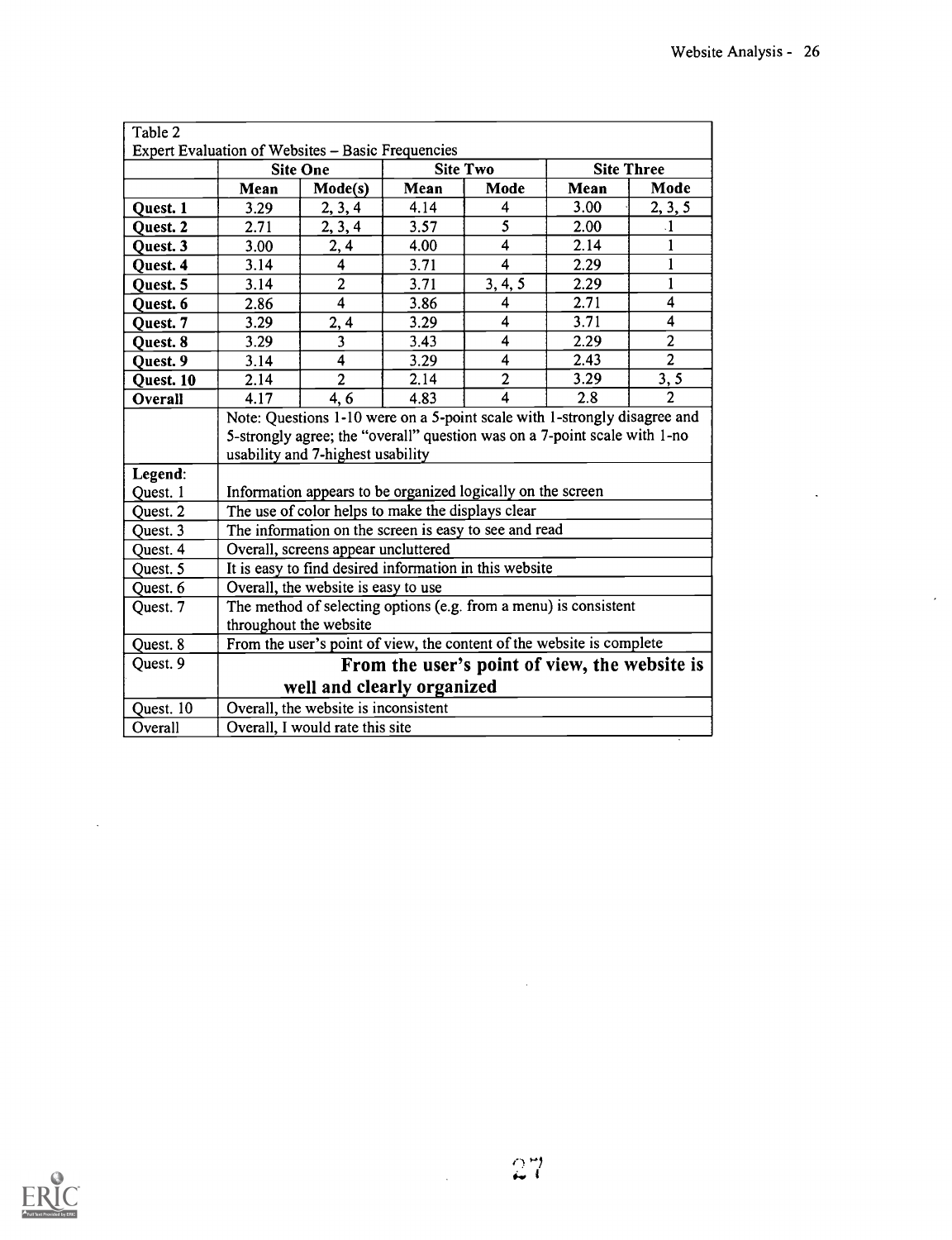CS 510 670



U.S. Department of Education Office of Educational Research and Improvement (OERI) National Library of Education (NLE) Educational Resources Information Center (ERIC)

Reproduction Release (Specific Document)



I. DOCUMENT IDENTIFICATION:

| Title: Usability and Gratifiations - Jonards a Wessite Analysis Model |                         |
|-----------------------------------------------------------------------|-------------------------|
| Author(s): $UIIa \times Bunz$                                         |                         |
| Corporate Source: University of Karsens                               | [Publication Date: 200] |

### II. REPRODUCTION RELEASE:

In order to disseminate as widely as possible timely and significant materials of interest to the educational community, documents announced in the monthly abstract journal of the ERIC system, Resources in Education (RIE), are usually made available to users in microfiche, reproduced paper copy, and electronic media, and sold through the ERIC Document Reproduction Service (EDRS). Credit is given to the source of each document, and, if reproduction release is granted, one of the following notices is affixed to the document.

If permission is granted to reproduce and disseminate the identified document, please CHECK ONE of the following three options and sign in the indicated space following.

| The sample sticker shown below will<br>be affixed to all Level 1 documents                                                                                                               | The sample sticker shown below will be<br>affixed to all Level 2A documents                                                                                                                                                                                            | The sample sticker shown below will be<br>affixed to all Level 2B documents                                                                                     |  |  |  |
|------------------------------------------------------------------------------------------------------------------------------------------------------------------------------------------|------------------------------------------------------------------------------------------------------------------------------------------------------------------------------------------------------------------------------------------------------------------------|-----------------------------------------------------------------------------------------------------------------------------------------------------------------|--|--|--|
| <b>[PERMISSION TO REPRODUCE AND</b><br>BEEN GRANTED BY<br>lito the educational resources!                                                                                                | PERMISSION TO REPRODUCE AND<br>DISSEMINATE THIS MATERIAL IN<br>MICROFICHE, AND IN ELECTRONIC MEDIA.<br>DISSEMINATE THIS MATERIAL HAS HFOR ERIC COLLECTION SUBSCRIBERS ONLY.<br>HAS BEEN GRANTED BY<br>TO THE EDUCATIONAL RESOURCES<br><b>INFORMATION CENTER (ERIC)</b> | PERMISSION TO REPRODUCE AND<br>DISSEMINATE THIS MATERIAL IN<br>MICROFICHE ONLY HAS BEEN GRANTED BY<br>TO THE EDUCATIONAL RESOURCES<br>INFORMATION CENTER (ERIC) |  |  |  |
| INFORMATION CENTER (ERIC)<br>Level 1                                                                                                                                                     | Level 2A                                                                                                                                                                                                                                                               | Level 28                                                                                                                                                        |  |  |  |
|                                                                                                                                                                                          |                                                                                                                                                                                                                                                                        |                                                                                                                                                                 |  |  |  |
| Check here for Level 1 release,<br>permitting reproduction and<br>lldissemination in microfiche or other<br>ERIC archival media (e.g.<br>electronic) and paper copy.                     | Check here for Level 2A release, permitting<br>reproduction and dissemination in microfiche<br>and in electronic media for ERIC archival<br>collection subscribers only                                                                                                | Check here for Level 2B release, permitting<br>reproduction and dissemination in microfiche<br>only                                                             |  |  |  |
| Documents will be processed as indicated provided reproduction quality permits.<br>If permission to reproduce is granted, but no box is checked, documents will be processed at Level 1. |                                                                                                                                                                                                                                                                        |                                                                                                                                                                 |  |  |  |